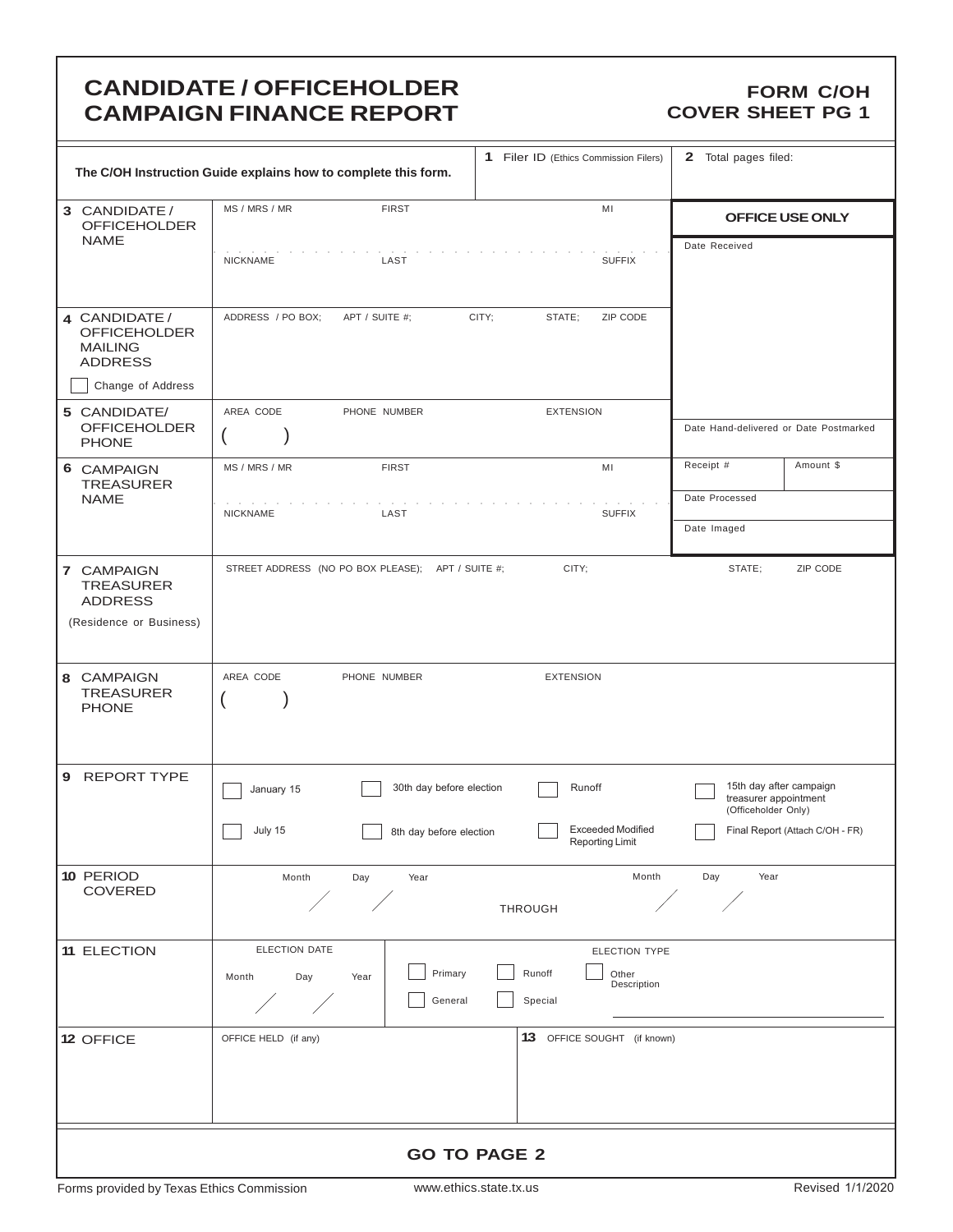### **CANDIDATE / OFFICEHOLDER CAMPAIGN FINANCE REPORT**

### **FORM C/OH COVER SHEET PG 2**

| 14 C/OH NAME                                                                                                                                                                                                                                                                                                                                                                                                                                                  |                                  |                                                                                  |                                                                                          | <b>15</b> Filer ID (Ethics Commission Filers)                                                                                                                |
|---------------------------------------------------------------------------------------------------------------------------------------------------------------------------------------------------------------------------------------------------------------------------------------------------------------------------------------------------------------------------------------------------------------------------------------------------------------|----------------------------------|----------------------------------------------------------------------------------|------------------------------------------------------------------------------------------|--------------------------------------------------------------------------------------------------------------------------------------------------------------|
| <b>16 NOTICE FROM</b><br>THIS BOX IS FOR NOTICE OF POLITICAL CONTRIBUTIONS ACCEPTED OR POLITICAL EXPENDITURES MADE BY POLITICAL COMMITTEES TO<br><b>POLITICAL</b><br>SUPPORT THE CANDIDATE / OFFICEHOLDER. THESE EXPENDITURES MAY HAVE BEEN MADE WITHOUT THE CANDIDATE'S OR OFFICEHOLDER'S<br>COMMITTEE(S)<br>KNOWLEDGE OR CONSENT. CANDIDATES AND OFFICEHOLDERS ARE REQUIRED TO REPORT THIS INFORMATION ONLY IF THEY RECEIVE NOTICE<br>OF SUCH EXPENDITURES. |                                  |                                                                                  |                                                                                          |                                                                                                                                                              |
|                                                                                                                                                                                                                                                                                                                                                                                                                                                               | <b>COMMITTEE TYPE</b><br>GENERAL | COMMITTEE NAME                                                                   |                                                                                          |                                                                                                                                                              |
|                                                                                                                                                                                                                                                                                                                                                                                                                                                               | <b>SPECIFIC</b>                  | <b>COMMITTEE ADDRESS</b>                                                         |                                                                                          |                                                                                                                                                              |
|                                                                                                                                                                                                                                                                                                                                                                                                                                                               |                                  | COMMITTEE CAMPAIGN TREASURER NAME                                                |                                                                                          |                                                                                                                                                              |
| <b>Additional Pages</b>                                                                                                                                                                                                                                                                                                                                                                                                                                       |                                  | COMMITTEE CAMPAIGN TREASURER ADDRESS                                             |                                                                                          |                                                                                                                                                              |
| <b>17 CONTRIBUTION</b><br><b>TOTALS</b>                                                                                                                                                                                                                                                                                                                                                                                                                       | 1.                               | PLEDGES, LOANS, OR GUARANTEES OF LOANS, OR<br>CONTRIBUTIONS MADE ELECTRONICALLY) | TOTAL UNITEMIZED POLITICAL CONTRIBUTIONS (OTHER THAN                                     | \$                                                                                                                                                           |
|                                                                                                                                                                                                                                                                                                                                                                                                                                                               | 2.                               | <b>TOTAL POLITICAL CONTRIBUTIONS</b>                                             | (OTHER THAN PLEDGES, LOANS, OR GUARANTEES OF LOANS)                                      | \$                                                                                                                                                           |
| <b>EXPENDITURE</b><br><b>TOTALS</b>                                                                                                                                                                                                                                                                                                                                                                                                                           | 3.                               | TOTAL UNITEMIZED POLITICAL EXPENDITURE.                                          |                                                                                          | \$                                                                                                                                                           |
|                                                                                                                                                                                                                                                                                                                                                                                                                                                               | 4.                               | <b>TOTAL POLITICAL EXPENDITURES</b>                                              |                                                                                          | \$                                                                                                                                                           |
| <b>CONTRIBUTION</b><br><b>BALANCE</b>                                                                                                                                                                                                                                                                                                                                                                                                                         | 5.                               | OF REPORTING PERIOD                                                              | TOTAL POLITICAL CONTRIBUTIONS MAINTAINED AS OF THE LAST DAY                              | \$                                                                                                                                                           |
| <b>OUTSTANDING</b><br><b>LOAN TOTALS</b>                                                                                                                                                                                                                                                                                                                                                                                                                      | 6.                               | LAST DAY OF THE REPORTING PERIOD                                                 | TOTAL PRINCIPAL AMOUNT OF ALL OUTSTANDING LOANS AS OF THE                                | \$                                                                                                                                                           |
| <b>18 AFFIDAVIT</b>                                                                                                                                                                                                                                                                                                                                                                                                                                           |                                  |                                                                                  |                                                                                          |                                                                                                                                                              |
|                                                                                                                                                                                                                                                                                                                                                                                                                                                               |                                  |                                                                                  | under Title 15, Election Code.                                                           | I swear, or affirm, under penalty of perjury, that the accompanying report is<br>true and correct and includes all information required to be reported by me |
|                                                                                                                                                                                                                                                                                                                                                                                                                                                               |                                  |                                                                                  |                                                                                          | Signature of Candidate or Officeholder                                                                                                                       |
| AFFIX NOTARY STAMP / SEALABOVE                                                                                                                                                                                                                                                                                                                                                                                                                                |                                  |                                                                                  |                                                                                          |                                                                                                                                                              |
|                                                                                                                                                                                                                                                                                                                                                                                                                                                               |                                  |                                                                                  |                                                                                          |                                                                                                                                                              |
|                                                                                                                                                                                                                                                                                                                                                                                                                                                               |                                  |                                                                                  | day of ______________, 20________, to certify which, witness my hand and seal of office. |                                                                                                                                                              |
| Signature of officer administering oath                                                                                                                                                                                                                                                                                                                                                                                                                       |                                  |                                                                                  | Printed name of officer administering oath                                               | Title of officer administering oath                                                                                                                          |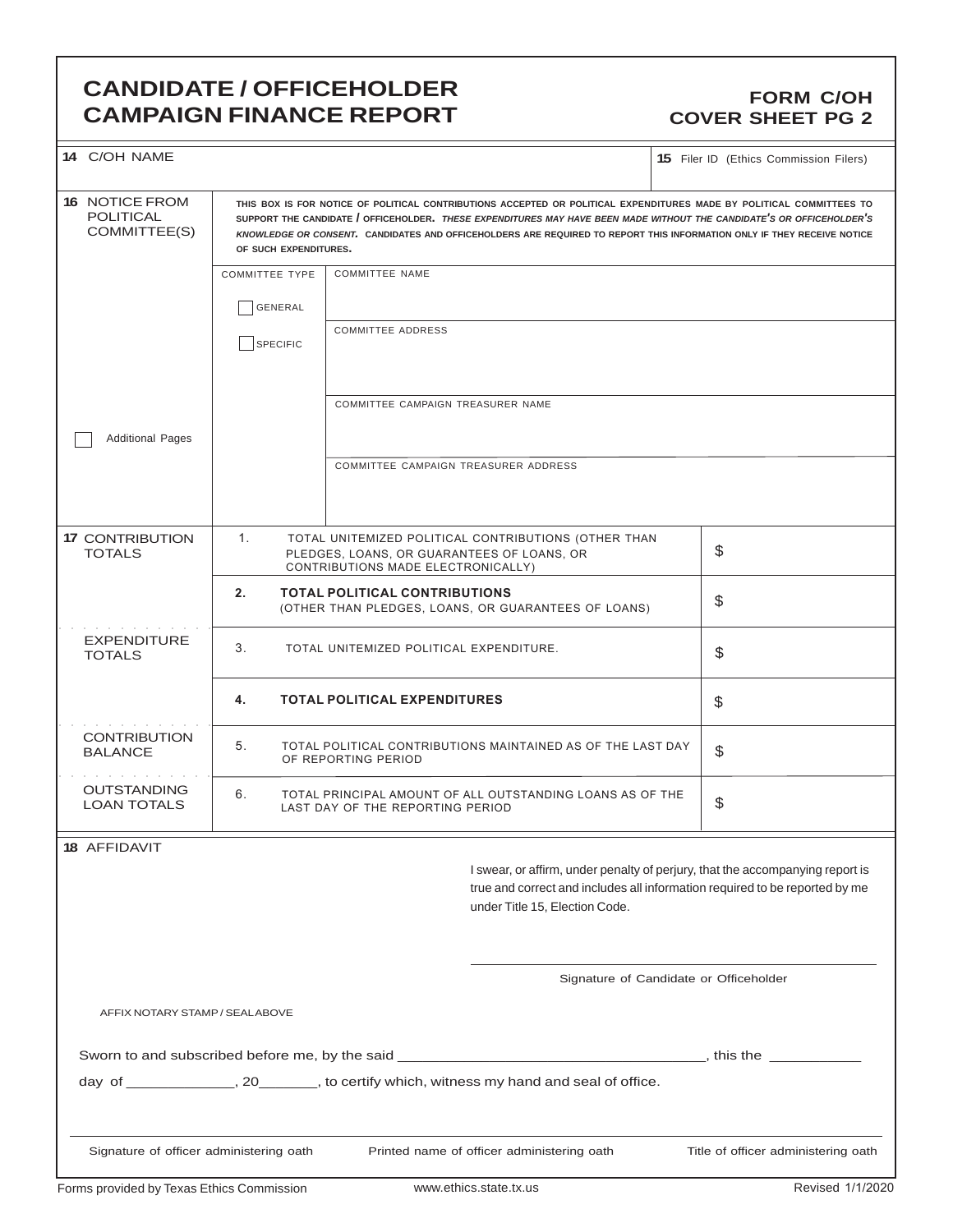# **SUBTOTALS - C/OH**

### **FORM C/OH COVER SHEET PG 3**

|     | 19 FILER NAME<br>20 Filer ID (Ethics Commission Filers)                                      |    |                                  |  |  |
|-----|----------------------------------------------------------------------------------------------|----|----------------------------------|--|--|
|     | 21 SCHEDULE SUBTOTALS<br><b>NAME OF SCHEDULE</b>                                             |    | <b>SUBTOTAL</b><br><b>AMOUNT</b> |  |  |
| 1.  | SCHEDULE A1: MONETARY POLITICAL CONTRIBUTIONS                                                |    | \$                               |  |  |
| 2.  | SCHEDULE A2: NON-MONETARY (IN-KIND) POLITICAL CONTRIBUTIONS                                  |    | \$                               |  |  |
| 3.  | SCHEDULE B: PLEDGED CONTRIBUTIONS                                                            |    | \$                               |  |  |
| 4.  | <b>SCHEDULE E: LOANS</b>                                                                     |    | \$                               |  |  |
| 5.  | SCHEDULE F1: POLITICAL EXPENDITURES MADE FROM POLITICAL CONTRIBUTIONS                        |    | \$                               |  |  |
| 6.  | SCHEDULE F2: UNPAID INCURRED OBLIGATIONS                                                     |    | \$                               |  |  |
| 7.  | SCHEDULE F3: PURCHASE OF INVESTMENTS MADE FROM POLITICAL CONTRIBUTIONS                       |    | \$                               |  |  |
| 8.  | SCHEDULE F4: EXPENDITURES MADE BY CREDIT CARD                                                |    | \$                               |  |  |
| 9.  | SCHEDULE G: POLITICAL EXPENDITURES MADE FROM PERSONAL FUNDS                                  | \$ |                                  |  |  |
| 10. | SCHEDULE H: PAYMENT MADE FROM POLITICAL CONTRIBUTIONS TO A BUSINESS OF C/OH                  |    | \$                               |  |  |
| 11. | SCHEDULE I: NON-POLITICAL EXPENDITURES MADE FROM POLITICAL CONTRIBUTIONS                     |    | \$                               |  |  |
| 12. | SCHEDULE K: INTEREST, CREDITS, GAINS, REFUNDS, AND CONTRIBUTIONS RETURNED<br><b>TO FILER</b> |    | \$                               |  |  |
|     |                                                                                              |    |                                  |  |  |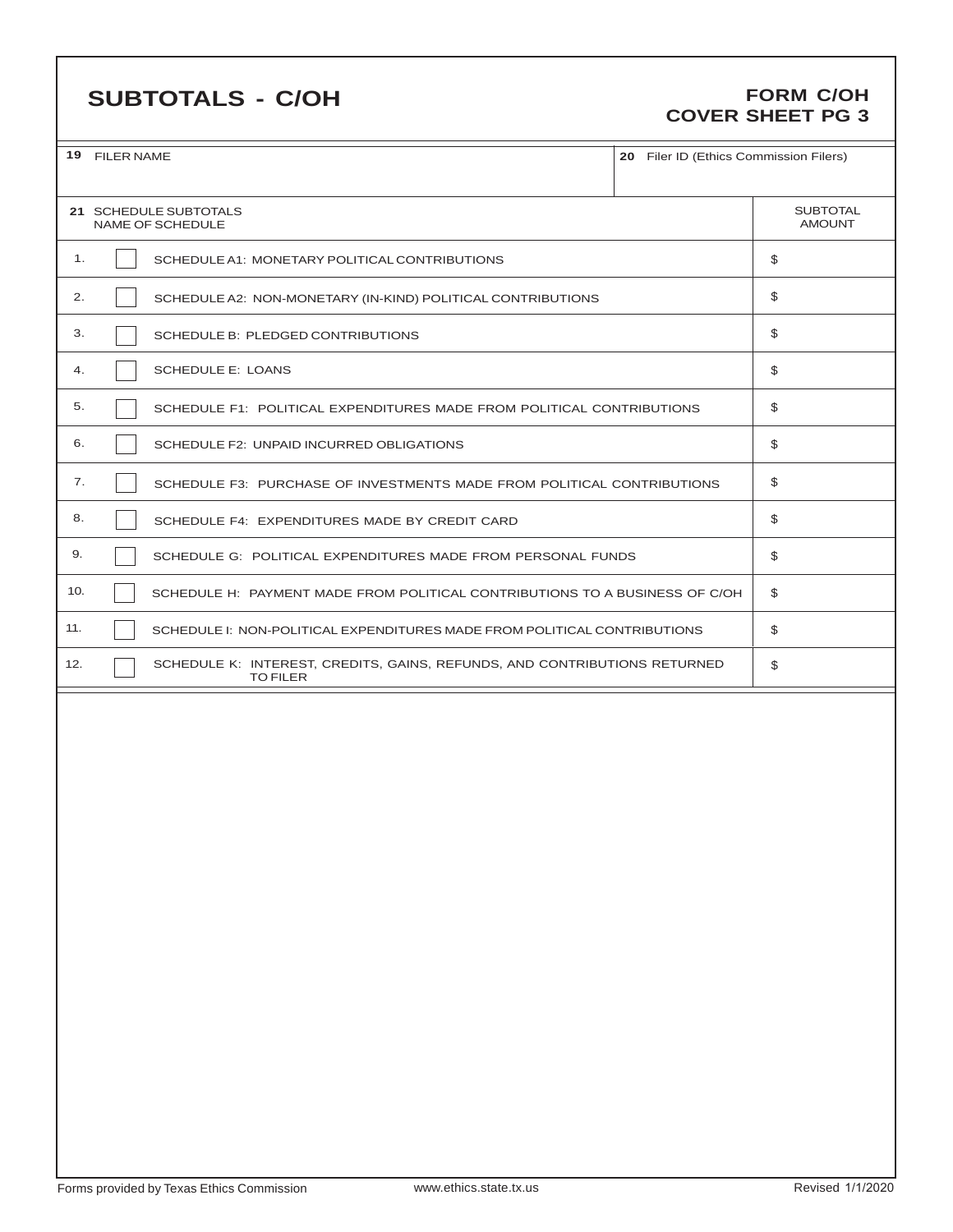|                                                                                              |              | <b>MONETARY POLITICAL CONTRIBUTIONS</b>                                                                 |                                       | <b>SCHEDULE A1</b>          |  |  |  |  |
|----------------------------------------------------------------------------------------------|--------------|---------------------------------------------------------------------------------------------------------|---------------------------------------|-----------------------------|--|--|--|--|
|                                                                                              |              | The Instruction Guide explains how to complete this form.                                               |                                       | 1 Total pages Schedule A1:  |  |  |  |  |
|                                                                                              | 2 FILER NAME |                                                                                                         | 3 Filer ID (Ethics Commission Filers) |                             |  |  |  |  |
|                                                                                              | 4 Date       | 5 Full name of contributor                                                                              | 7 Amount of contribution (\$)         |                             |  |  |  |  |
|                                                                                              |              | the second contract of the second contract of the second<br>6 Contributor address; City;                | State; Zip Code                       |                             |  |  |  |  |
| Principal occupation / Job title (See Instructions)<br>Employer (See Instructions)<br>8<br>9 |              |                                                                                                         |                                       |                             |  |  |  |  |
|                                                                                              | Date         | Full name of contributor<br>out-of-state PAC (ID#:                                                      |                                       | Amount of contribution (\$) |  |  |  |  |
|                                                                                              |              | Contributor address;<br>City;                                                                           | Zip Code<br>State;                    |                             |  |  |  |  |
|                                                                                              |              | Principal occupation / Job title (See Instructions)                                                     | Employer (See Instructions)           |                             |  |  |  |  |
|                                                                                              | Date         | Full name of contributor<br>out-of-state PAC (ID#:                                                      |                                       | Amount of contribution (\$) |  |  |  |  |
|                                                                                              |              | Contributor address;<br>City;                                                                           | State;<br>Zip Code                    |                             |  |  |  |  |
|                                                                                              |              | Principal occupation / Job title (See Instructions)                                                     | Employer (See Instructions)           |                             |  |  |  |  |
|                                                                                              | Date         | Full name of contributor                                                                                |                                       | Amount of contribution (\$) |  |  |  |  |
| Contributor address:<br>City;<br>State; Zip Code                                             |              |                                                                                                         |                                       |                             |  |  |  |  |
|                                                                                              |              | Principal occupation / Job title (See Instructions)                                                     | Employer (See Instructions)           |                             |  |  |  |  |
|                                                                                              |              | ATTACH ADDITIONAL COPIES OF THIS SCHEDULE AS NEEDED                                                     |                                       |                             |  |  |  |  |
|                                                                                              |              | If contributor is out-of-state PAC, please see Instruction guide for additional reporting requirements. |                                       |                             |  |  |  |  |

Г

٦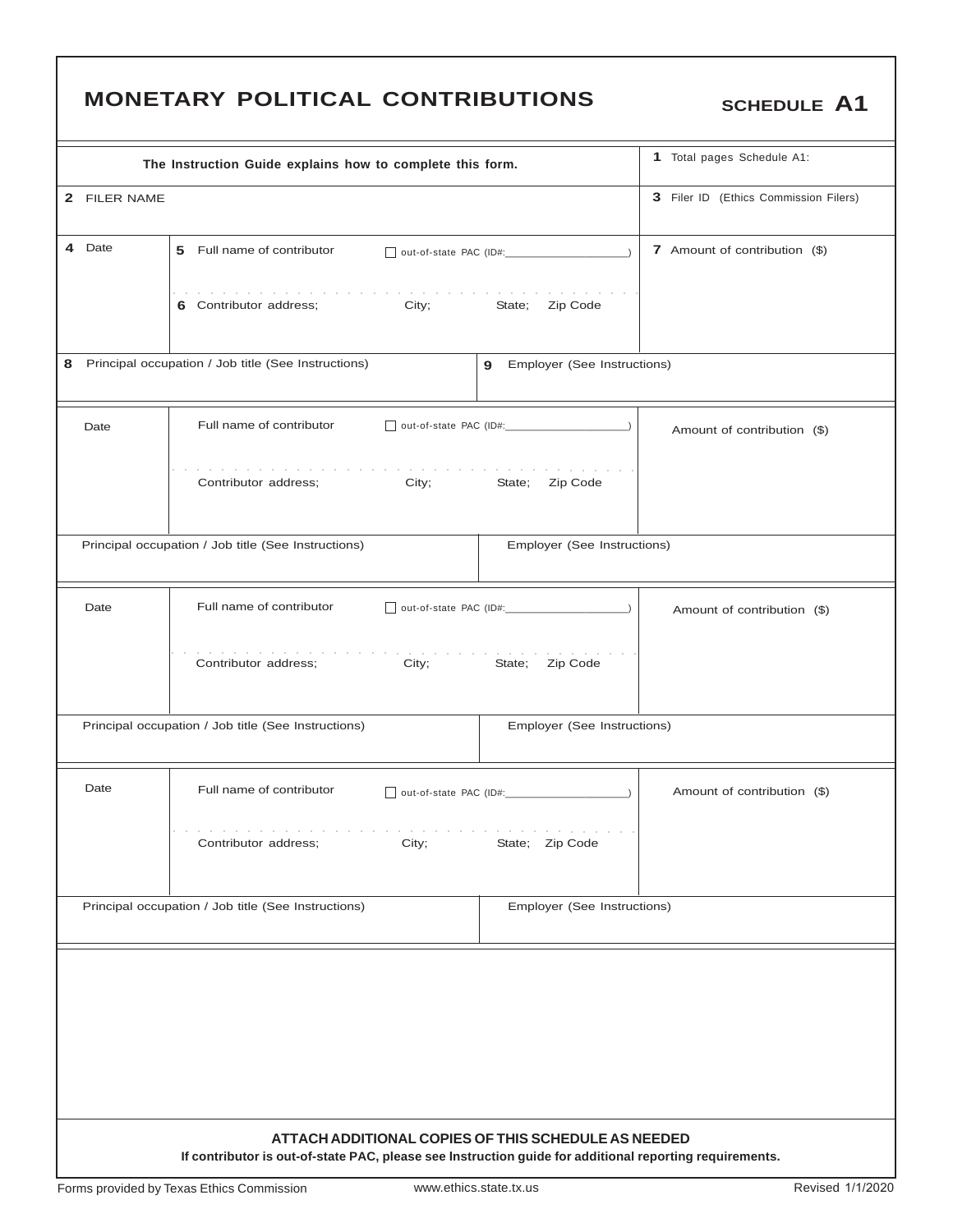### **NON-MONETARY (IN-KIND) POLITICAL CONTRIBUTIONS CONTRIBUTIONS SCHEDULE A2**

| The Instruction Guide explains how to complete this form.                                                                                                                                                                                                                  |          | 1 Total pages Schedule A2:                                                                               |
|----------------------------------------------------------------------------------------------------------------------------------------------------------------------------------------------------------------------------------------------------------------------------|----------|----------------------------------------------------------------------------------------------------------|
| 2 FILER NAME                                                                                                                                                                                                                                                               |          | 3 Filer ID (Ethics Commission Filers)                                                                    |
| 4 TOTAL OF UNITEMIZED IN-KIND POLITICAL CONTRIBUTIONS                                                                                                                                                                                                                      |          | \$                                                                                                       |
| 5 Date<br>6 Full name of contributor                                                                                                                                                                                                                                       |          | 8 Amount of<br>9 In-kind contribution<br>Contribution \$<br>description                                  |
| the control of the control of the control of the control of the control of the control of the control of the control of the control of the control of the control of the control of the control of the control of the control<br>7 Contributor address;<br>City;<br>State; | Zip Code |                                                                                                          |
| <b>10</b> Principal occupation / Job title (FOR NON-JUDICIAL) (See Instructions)                                                                                                                                                                                           | 11       | Check if travel outside of Texas. Complete Schedule T.<br>Employer (FOR NON-JUDICIAL) (See Instructions) |
|                                                                                                                                                                                                                                                                            |          |                                                                                                          |
| 12 Contributor's principal occupation (FOR JUDICIAL)                                                                                                                                                                                                                       |          | 13 Contributor's job title (FOR JUDICIAL) (See Instructions)                                             |
| 14 Contributor's employer/law firm (FOR JUDICIAL)                                                                                                                                                                                                                          |          | 15 Law firm of contributor's spouse (if any) (FOR JUDICIAL)                                              |
| <b>16</b> If contributor is a child, law firm of parent(s) (if any) (FOR JUDICIAL)                                                                                                                                                                                         |          |                                                                                                          |
| Date<br>Full name of contributor                                                                                                                                                                                                                                           |          | Amount of<br>In-kind contribution<br>$\mathcal{L}$<br>Contribution \$<br>description                     |
| Contributor address;<br>City;<br>State;                                                                                                                                                                                                                                    | Zip Code |                                                                                                          |
|                                                                                                                                                                                                                                                                            |          | Check if travel outside of Texas. Complete Schedule T.                                                   |
| Principal occupation / Job title (FOR NON-JUDICIAL) (See Instructions)                                                                                                                                                                                                     |          | Employer (FOR NON-JUDICIAL) (See Instructions)                                                           |
| Contributor's principal occupation (FOR JUDICIAL)                                                                                                                                                                                                                          |          | Contributor's job title (FOR JUDICIAL) (See Instructions)                                                |
| Contributor's employer/law firm (FOR JUDICIAL)                                                                                                                                                                                                                             |          | Law firm of contributor's spouse (if any) (FOR JUDICIAL)                                                 |
| If contributor is a child, law firm of parent(s) (if any) (FOR JUDICIAL)                                                                                                                                                                                                   |          |                                                                                                          |
|                                                                                                                                                                                                                                                                            |          |                                                                                                          |
|                                                                                                                                                                                                                                                                            |          |                                                                                                          |
|                                                                                                                                                                                                                                                                            |          |                                                                                                          |
|                                                                                                                                                                                                                                                                            |          |                                                                                                          |
|                                                                                                                                                                                                                                                                            |          |                                                                                                          |
|                                                                                                                                                                                                                                                                            |          |                                                                                                          |
|                                                                                                                                                                                                                                                                            |          |                                                                                                          |
| ATTACH ADDITIONAL COPIES OF THIS SCHEDULE AS NEEDED                                                                                                                                                                                                                        |          |                                                                                                          |
| If contributor is out-of-state PAC, please see Instruction guide for additional reporting requirements.                                                                                                                                                                    |          |                                                                                                          |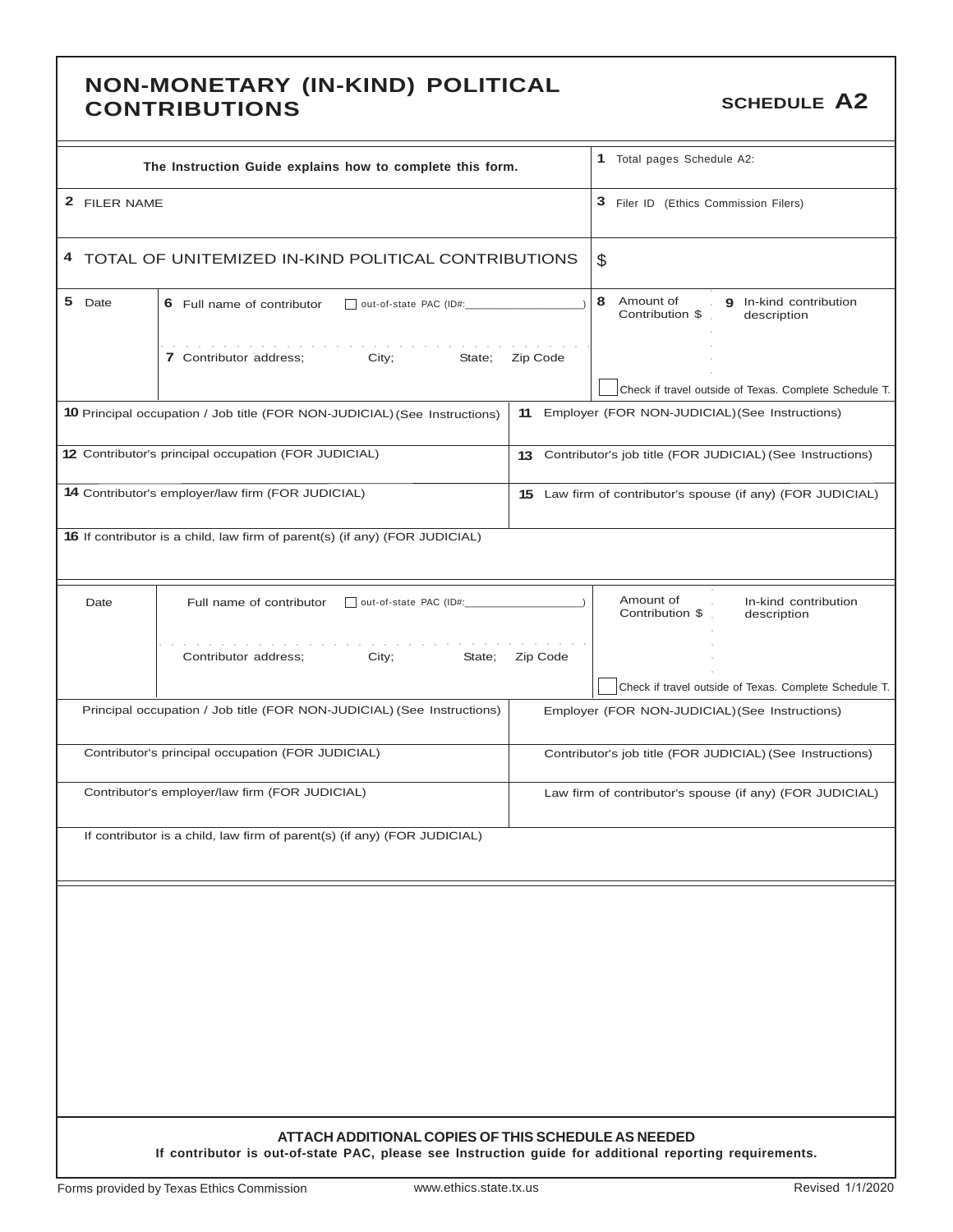# **PLEDGED CONTRIBUTIONS** SCHEDULE B

|              | The Instruction Guide explains how to complete this form.                                               |                                | $\mathbf{1}$<br>Total pages Schedule B: |                                                        |
|--------------|---------------------------------------------------------------------------------------------------------|--------------------------------|-----------------------------------------|--------------------------------------------------------|
| 2 FILER NAME |                                                                                                         |                                | 3 Filer ID (Ethics Commission Filers)   |                                                        |
|              | 4 TOTAL OF UNITEMIZED PLEDGES                                                                           |                                | \$                                      |                                                        |
| 5 Date       | 6 Full name of pledgor<br>out-of-state PAC (ID#:                                                        |                                | 8<br>Amount<br>of Pledge \$             | 9 In-kind contribution<br>description                  |
|              | 7 Pledgor address;<br>City;                                                                             | State;<br>Zip Code             |                                         |                                                        |
|              |                                                                                                         |                                |                                         | Check if travel outside of Texas. Complete Schedule T. |
|              | 10 Principal occupation / Job title (See Instructions)                                                  | 11 Employer (See Instructions) |                                         |                                                        |
| Date         | Full name of pledgor                                                                                    |                                | Amount<br>of Pledge \$                  | In-kind contribution<br>description                    |
|              | Pledgor address;<br>City;                                                                               | State;<br>Zip Code             |                                         |                                                        |
|              |                                                                                                         |                                |                                         | Check if travel outside of Texas. Complete Schedule T. |
|              | Principal occupation / Job title (See Instructions)                                                     | Employer (See Instructions)    |                                         |                                                        |
| Date         | Full name of pledgor<br>out-of-state PAC (ID#:                                                          |                                | Amount of<br>Pledge \$                  | In-kind contribution<br>description                    |
|              | Pledgor address;<br>City;                                                                               | State;<br>Zip Code             |                                         |                                                        |
|              |                                                                                                         |                                |                                         | Check if travel outside of Texas. Complete Schedule T. |
|              | Principal occupation / Job title (See Instructions)                                                     | Employer (See Instructions)    |                                         |                                                        |
| Date         | Full name of pledgor<br>  out-of-state PAC (ID#:                                                        |                                | Amount of<br>Pledge \$                  | In-kind contribution<br>description                    |
|              | Pledgor address;<br>City;<br>State;                                                                     | Zip Code                       |                                         |                                                        |
|              |                                                                                                         |                                |                                         | Check if travel outside of Texas. Complete Schedule T. |
|              | Principal occupation / Job title (See Instructions)                                                     | Employer (See Instructions)    |                                         |                                                        |
|              |                                                                                                         |                                |                                         |                                                        |
|              |                                                                                                         |                                |                                         |                                                        |
|              |                                                                                                         |                                |                                         |                                                        |
|              | ATTACH ADDITIONAL COPIES OF THIS SCHEDULE AS NEEDED                                                     |                                |                                         |                                                        |
|              | If contributor is out-of-state PAC, please see Instruction guide for additional reporting requirements. |                                |                                         |                                                        |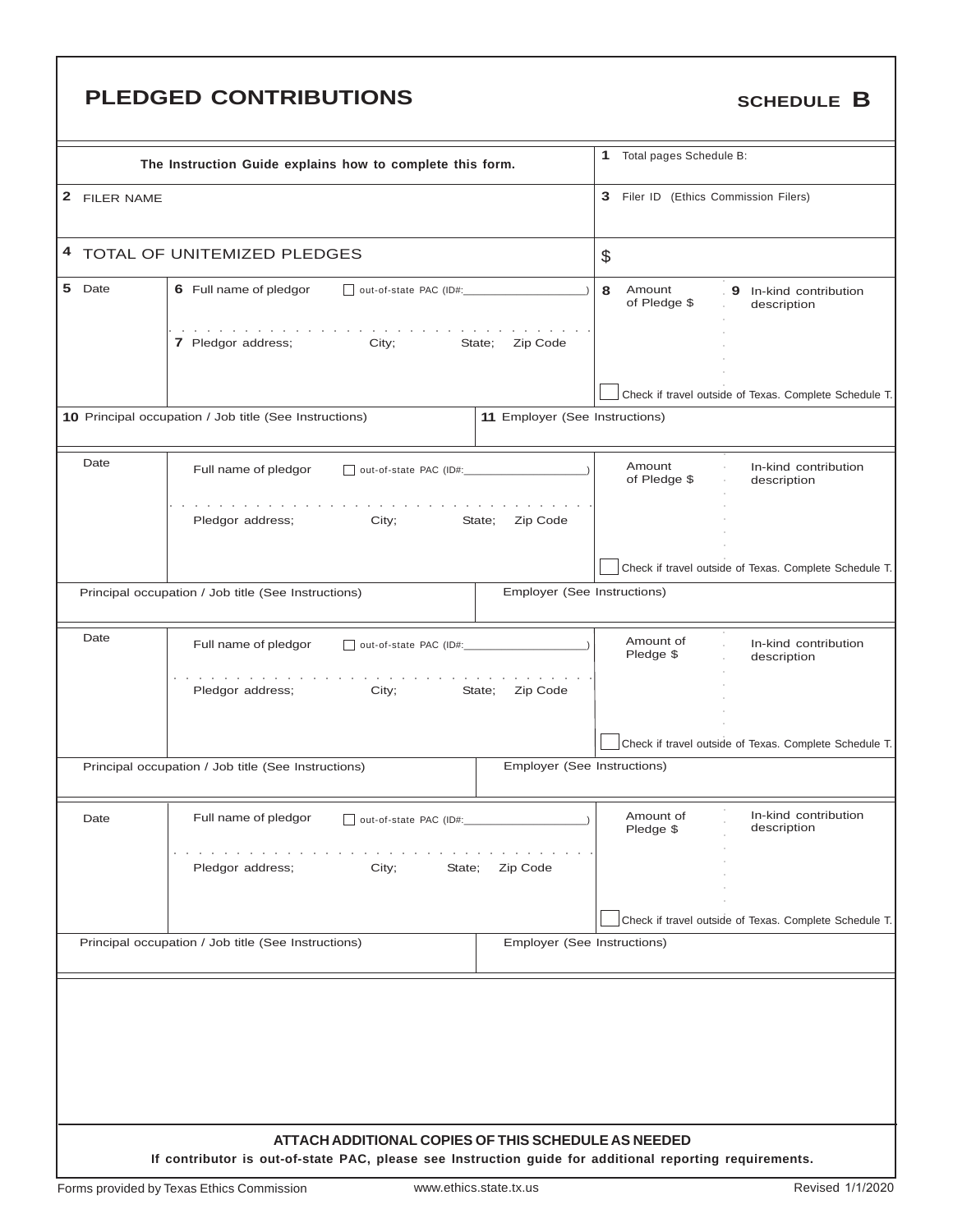| <b>LOANS</b>                                           |                                                                                                       |                                                     | <b>SCHEDULE E</b>                                     |
|--------------------------------------------------------|-------------------------------------------------------------------------------------------------------|-----------------------------------------------------|-------------------------------------------------------|
|                                                        | The Instruction Guide explains how to complete this form.                                             |                                                     | Total pages Schedule E:<br>1                          |
| $\mathbf{2}$<br><b>FILER NAME</b>                      |                                                                                                       | Filer ID (Ethics Commission Filers)<br>3            |                                                       |
| 4                                                      | TOTAL OF UNITEMIZED LOANS                                                                             |                                                     | \$                                                    |
| 5<br>Date of loan                                      | Name of lender<br>$\overline{7}$                                                                      |                                                     | 9<br>Loan Amount (\$)                                 |
| 6<br>Is lender<br>a financial<br>Institution?          | 8<br>City;<br>Lender address;                                                                         | 10 Interest rate                                    |                                                       |
| N<br>Y                                                 |                                                                                                       |                                                     | 11 Maturity date                                      |
| 12 Principal occupation / Job title (See Instructions) |                                                                                                       |                                                     |                                                       |
| 14 Description of Collateral<br>none                   |                                                                                                       | 15<br>account (See Instructions)                    | Check if personal funds were deposited into political |
| 16 GUARANTOR<br><b>INFORMATION</b>                     | 17 Name of guarantor                                                                                  |                                                     | 19 Amount Guaranteed (\$)                             |
| not applicable                                         | and the contract of the contract of the contract of the con-<br><b>18</b> Guarantor address;<br>City; | Zip Code<br>State;                                  |                                                       |
| 20 Principal Occupation (See Instructions)             |                                                                                                       | 21 Employer (See Instructions)                      |                                                       |
| Date of loan                                           | Name of lender                                                                                        |                                                     | Loan Amount (\$)                                      |
| Is lender<br>a financial<br>Institution?               | Lender address;<br>City;                                                                              | State;<br>Zip Code                                  | Interest rate                                         |
| Υ<br>N                                                 |                                                                                                       |                                                     | Maturity date                                         |
|                                                        | Principal occupation / Job title (See Instructions)                                                   | Employer (See Instructions)                         |                                                       |
| Description of Collateral<br>none                      |                                                                                                       | account (See Instructions)                          | Check if personal funds were deposited into political |
| <b>GUARANTOR</b><br><b>INFORMATION</b>                 | Name of guarantor                                                                                     |                                                     | Amount Guaranteed (\$)                                |
|                                                        | City;<br>Guarantor address;                                                                           | State; Zip Code                                     |                                                       |
| not applicable                                         | Principal Occupation (See Instructions)                                                               | Employer (See Instructions)                         |                                                       |
|                                                        | If lender is out-of-state PAC, please see Instruction guide for additional reporting requirements.    | ATTACH ADDITIONAL COPIES OF THIS SCHEDULE AS NEEDED |                                                       |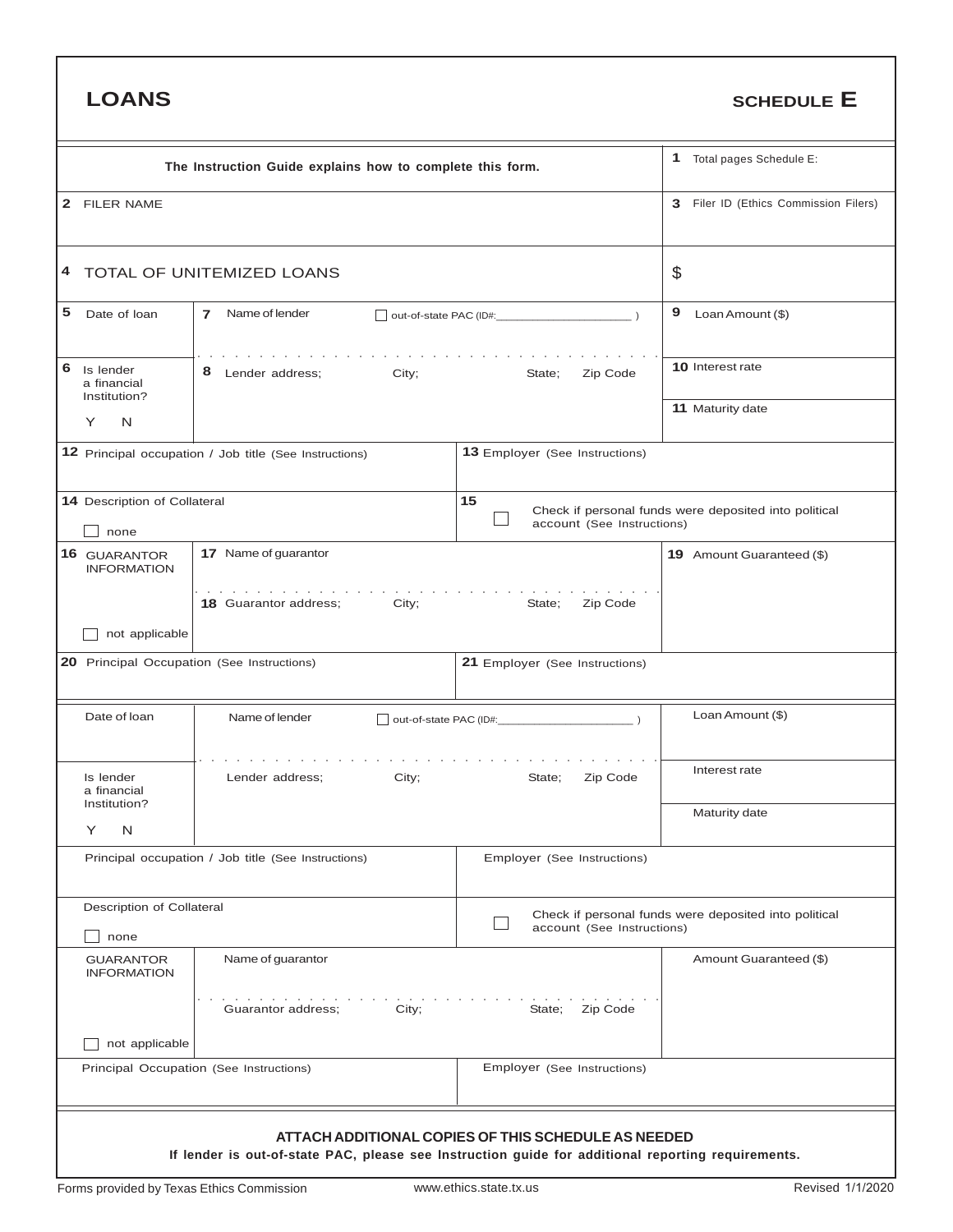### **POLITICAL EXPENDITURES MADE**<br> **EROM BOLITICAL CONTRIBUTIONS**SCHEDULE F1 **FROM POLITICAL CONTRIBUTIONS**

| <b>EXPENDITURE CATEGORIES FOR BOX 8(a)</b> |  |
|--------------------------------------------|--|
|--------------------------------------------|--|

| Advertising Expense<br>Accounting/Banking<br><b>Consulting Expense</b><br>Contributions/Donations Made By<br>Candidate/Officeholder/Political Committee<br>Credit Card Payment |                  | Event Expense<br>Fees<br>Food/Beverage Expense<br>Gift/Awards/Memorials Expense<br><b>Legal Services</b> | Loan Repayment/Reimbursement<br>Office Overhead/Rental Expense<br>Polling Expense<br><b>Printing Expense</b><br>Salaries/Wages/Contract Labor<br>The Instruction Guide explains how to complete this form. |                 | Solicitation/Fundraising Expense<br>Transportation Equipment & Related Expense<br><b>Travel In District</b><br><b>Travel Out Of District</b><br>Other (enter a category not listed above) |                                       |
|--------------------------------------------------------------------------------------------------------------------------------------------------------------------------------|------------------|----------------------------------------------------------------------------------------------------------|------------------------------------------------------------------------------------------------------------------------------------------------------------------------------------------------------------|-----------------|-------------------------------------------------------------------------------------------------------------------------------------------------------------------------------------------|---------------------------------------|
| 1 Total pages Schedule F1: 2 FILER NAME                                                                                                                                        |                  |                                                                                                          |                                                                                                                                                                                                            |                 |                                                                                                                                                                                           | 3 Filer ID (Ethics Commission Filers) |
| 4 Date                                                                                                                                                                         | 5 Payee name     |                                                                                                          |                                                                                                                                                                                                            |                 |                                                                                                                                                                                           |                                       |
| $6$ Amount $($ )                                                                                                                                                               | 7 Payee address; |                                                                                                          |                                                                                                                                                                                                            | City;           | State;                                                                                                                                                                                    | Zip Code                              |
| 8<br><b>PURPOSE</b><br><b>OF</b><br><b>EXPENDITURE</b>                                                                                                                         |                  | (a) Category (See Categories listed at the top of this schedule)                                         |                                                                                                                                                                                                            | (b) Description |                                                                                                                                                                                           |                                       |
|                                                                                                                                                                                | (c)              | Check if travel outside of Texas. Complete Schedule T.                                                   |                                                                                                                                                                                                            |                 | Check if Austin, TX, officeholder living expense                                                                                                                                          |                                       |
| 9 Complete ONLY if direct<br>expenditure to benefit C/OH                                                                                                                       |                  | Candidate / Officeholder name                                                                            |                                                                                                                                                                                                            | Office sought   |                                                                                                                                                                                           | Office held                           |
| Date                                                                                                                                                                           | Payee name       |                                                                                                          |                                                                                                                                                                                                            |                 |                                                                                                                                                                                           |                                       |
| Amount (\$)                                                                                                                                                                    | Payee address;   |                                                                                                          |                                                                                                                                                                                                            | City;           | State;                                                                                                                                                                                    | Zip Code                              |
| <b>PURPOSE</b><br>OF<br><b>EXPENDITURE</b>                                                                                                                                     |                  | Category (See Categories listed at the top of this schedule)                                             |                                                                                                                                                                                                            | Description     |                                                                                                                                                                                           |                                       |
|                                                                                                                                                                                |                  | Check if travel outside of Texas. Complete Schedule T.                                                   |                                                                                                                                                                                                            |                 | Check if Austin, TX, officeholder living expense                                                                                                                                          |                                       |
| Complete ONLY if direct<br>expenditure to benefit C/OH                                                                                                                         |                  | Candidate / Officeholder name                                                                            |                                                                                                                                                                                                            | Office sought   |                                                                                                                                                                                           | Office held                           |
| Date                                                                                                                                                                           | Payee name       |                                                                                                          |                                                                                                                                                                                                            |                 |                                                                                                                                                                                           |                                       |
| Amount (\$)                                                                                                                                                                    | Payee address;   |                                                                                                          |                                                                                                                                                                                                            | City;           | State;                                                                                                                                                                                    | Zip Code                              |
| <b>PURPOSE</b><br>OF<br><b>EXPENDITURE</b>                                                                                                                                     |                  | Category (See Categories listed at the top of this schedule)                                             |                                                                                                                                                                                                            | Description     |                                                                                                                                                                                           |                                       |
|                                                                                                                                                                                |                  | Check if travel outside of Texas. Complete Schedule T.                                                   |                                                                                                                                                                                                            |                 | Check if Austin, TX, officeholder living expense                                                                                                                                          |                                       |
| Complete ONLY if direct<br>expenditure to benefit C/OH                                                                                                                         |                  | Candidate / Officeholder name                                                                            |                                                                                                                                                                                                            | Office sought   |                                                                                                                                                                                           | Office held                           |
|                                                                                                                                                                                |                  | ATTACH ADDITIONAL COPIES OF THIS SCHEDULE AS NEEDED                                                      |                                                                                                                                                                                                            |                 |                                                                                                                                                                                           |                                       |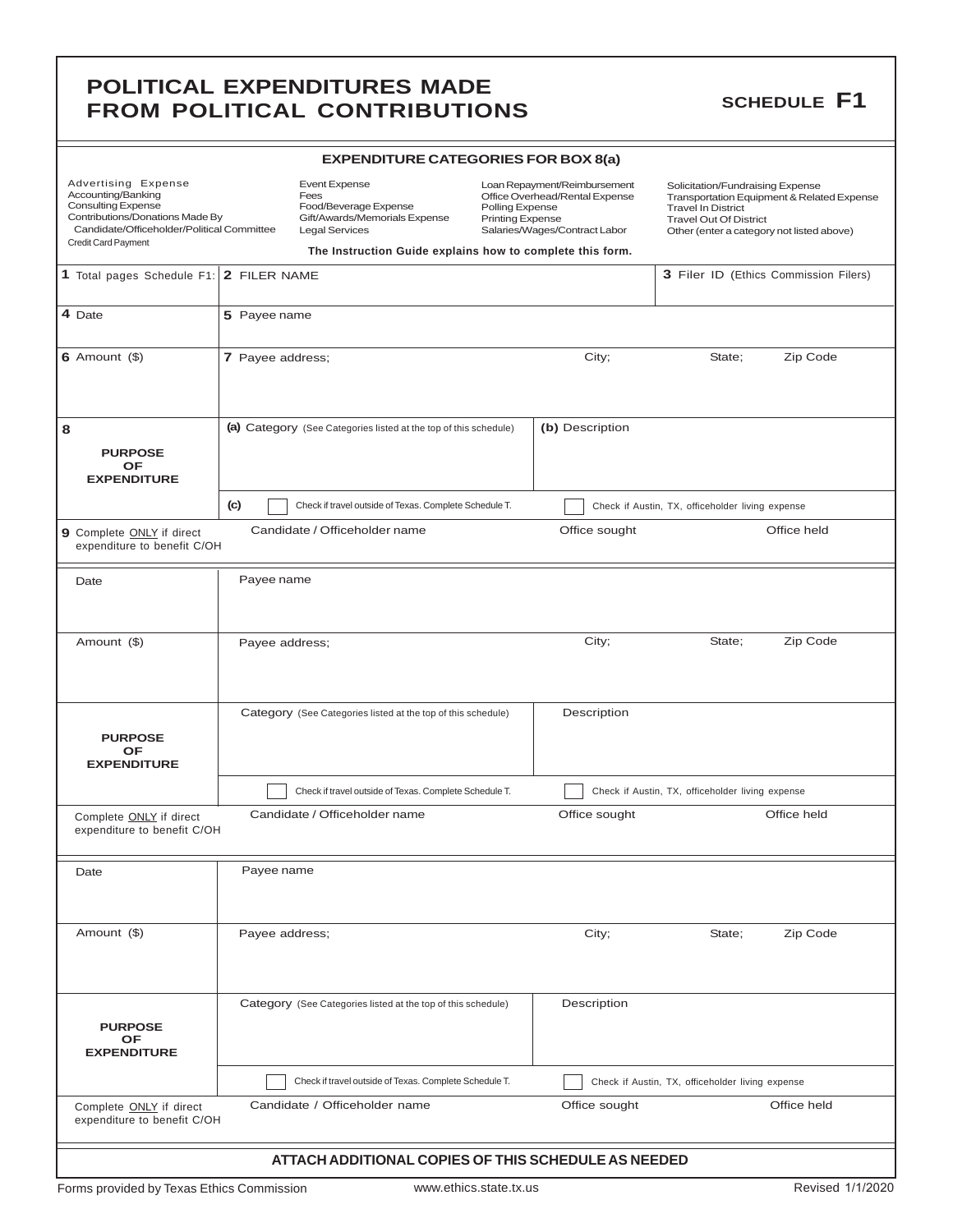|                                                                                                                                                                |                  | <b>UNPAID INCURRED OBLIGATIONS</b>                                                                                                                                           |                                            |                                                                                                 |                                                                                                |             | <b>SCHEDULE F2</b>                                                                      |
|----------------------------------------------------------------------------------------------------------------------------------------------------------------|------------------|------------------------------------------------------------------------------------------------------------------------------------------------------------------------------|--------------------------------------------|-------------------------------------------------------------------------------------------------|------------------------------------------------------------------------------------------------|-------------|-----------------------------------------------------------------------------------------|
|                                                                                                                                                                |                  | <b>EXPENDITURE CATEGORIES FOR BOX 10(a)</b>                                                                                                                                  |                                            |                                                                                                 |                                                                                                |             |                                                                                         |
| <b>Advertising Expense</b><br>Accounting/Banking<br><b>Consulting Expense</b><br>Contributions/Donations Made By<br>Candidate/Officeholder/Political Committee |                  | <b>Event Expense</b><br>Fees<br>Food/Beverage Expense<br>Gift/Awards/Memorials Expense<br><b>Legal Services</b><br>The Instruction Guide explains how to complete this form. | Polling Expense<br><b>Printing Expense</b> | Loan Repayment/Reimbursement<br>Office Overhead/Rental Expense<br>Salaries/Wages/Contract Labor | Solicitation/Fundraising Expense<br><b>Travel In District</b><br><b>Travel Out Of District</b> |             | Transportation Equipment & Related Expense<br>Other (enter a category not listed above) |
| 1 Total pages Schedule F2:                                                                                                                                     | 2 FILER NAME     |                                                                                                                                                                              |                                            |                                                                                                 |                                                                                                |             | 3 Filer ID (Ethics Commission Filers)                                                   |
|                                                                                                                                                                |                  | 4 TOTAL OF UNITEMIZED UNPAID INCURRED OBLIGATIONS                                                                                                                            |                                            |                                                                                                 | \$                                                                                             |             |                                                                                         |
| 5 Date                                                                                                                                                         | 6 Payee name     |                                                                                                                                                                              |                                            |                                                                                                 |                                                                                                |             |                                                                                         |
| 7 Amount $(\$ )                                                                                                                                                | 8 Payee address; |                                                                                                                                                                              |                                            | City;                                                                                           |                                                                                                | State;      | Zip Code                                                                                |
| 9<br><b>TYPE OF</b><br><b>EXPENDITURE</b>                                                                                                                      |                  | Political                                                                                                                                                                    | Non-Political                              |                                                                                                 |                                                                                                |             |                                                                                         |
| 10<br><b>PURPOSE</b><br>OF<br><b>EXPENDITURE</b>                                                                                                               |                  | (a) Category (See Categories listed at the top of this schedule)                                                                                                             |                                            | (b) Description                                                                                 |                                                                                                |             |                                                                                         |
|                                                                                                                                                                | (c)              | Check if travel outside of Texas. Complete Schedule T.                                                                                                                       |                                            |                                                                                                 | Check if Austin, TX, officeholder living expense                                               |             |                                                                                         |
| 11 Complete ONLY if direct<br>expenditure to benefit C/OH                                                                                                      |                  | Candidate / Officeholder name                                                                                                                                                |                                            | Office sought                                                                                   |                                                                                                | Office held |                                                                                         |
| Date                                                                                                                                                           | Payee name       |                                                                                                                                                                              |                                            |                                                                                                 |                                                                                                |             |                                                                                         |
| Amount (\$)                                                                                                                                                    |                  | Payee address;                                                                                                                                                               |                                            | City;                                                                                           |                                                                                                | State;      | Zip Code                                                                                |
| <b>TYPE OF</b><br><b>EXPENDITURE</b>                                                                                                                           |                  | Political                                                                                                                                                                    | Non-Political                              |                                                                                                 |                                                                                                |             |                                                                                         |
| <b>PURPOSE</b><br>OF<br><b>EXPENDITURE</b>                                                                                                                     |                  | Category (See Categories listed at the top of this schedule)                                                                                                                 |                                            | Description                                                                                     |                                                                                                |             |                                                                                         |
|                                                                                                                                                                |                  | Check if travel outside of Texas. Complete Schedule T.                                                                                                                       |                                            |                                                                                                 | Check if Austin, TX, officeholder living expense                                               |             |                                                                                         |
| Complete ONLY if direct<br>Candidate / Officeholder name<br>Office sought<br>Office held<br>expenditure to benefit C/OH                                        |                  |                                                                                                                                                                              |                                            |                                                                                                 |                                                                                                |             |                                                                                         |
|                                                                                                                                                                |                  |                                                                                                                                                                              |                                            |                                                                                                 |                                                                                                |             |                                                                                         |
|                                                                                                                                                                |                  | <b>ATTACH ADDITIONAL COPIES OF THIS SCHEDULE AS NEEDED</b>                                                                                                                   |                                            |                                                                                                 |                                                                                                |             |                                                                                         |
| Forms provided by Texas Ethics Commission                                                                                                                      |                  |                                                                                                                                                                              | www.ethics.state.tx.us                     |                                                                                                 |                                                                                                |             | Revised 1/1/2020                                                                        |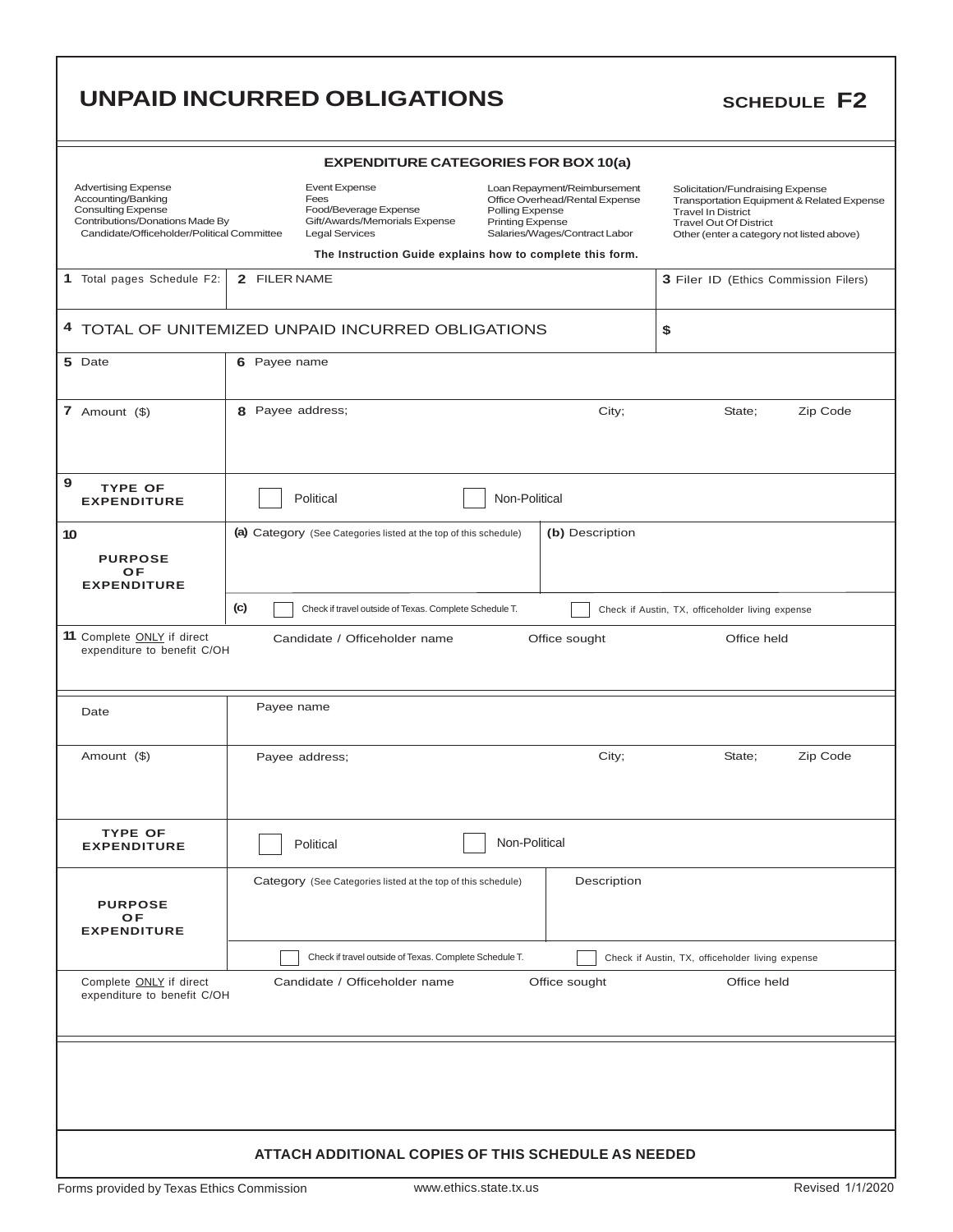### **PURCHASE OF INVESTMENTS MADE** FUNCTIFICAL OF INVESTINENTS INFIDE

|              | The Instruction Guide explains how to complete this form.       | 1 Total pages Schedule F3:            |
|--------------|-----------------------------------------------------------------|---------------------------------------|
| 2 FILER NAME |                                                                 | 3 Filer ID (Ethics Commission Filers) |
| 4 Date       | 5 Name of person from whom investment is purchased              |                                       |
|              | 6 Address of person from whom investment is purchased;<br>City; | State;<br>Zip Code                    |
|              | 7 Description of investment                                     |                                       |
|              | 8 Amount of investment (\$)                                     |                                       |
| Date         | Name of person from whom investment is purchased                |                                       |
|              | Address of person from whom investment is purchased;<br>City;   | Zip Code<br>State;                    |
|              | Description of investment                                       |                                       |
|              | Amount of investment (\$)                                       |                                       |
|              |                                                                 |                                       |
|              |                                                                 |                                       |
|              | ATTACH ADDITIONAL COPIES OF THIS SCHEDULE AS NEEDED             |                                       |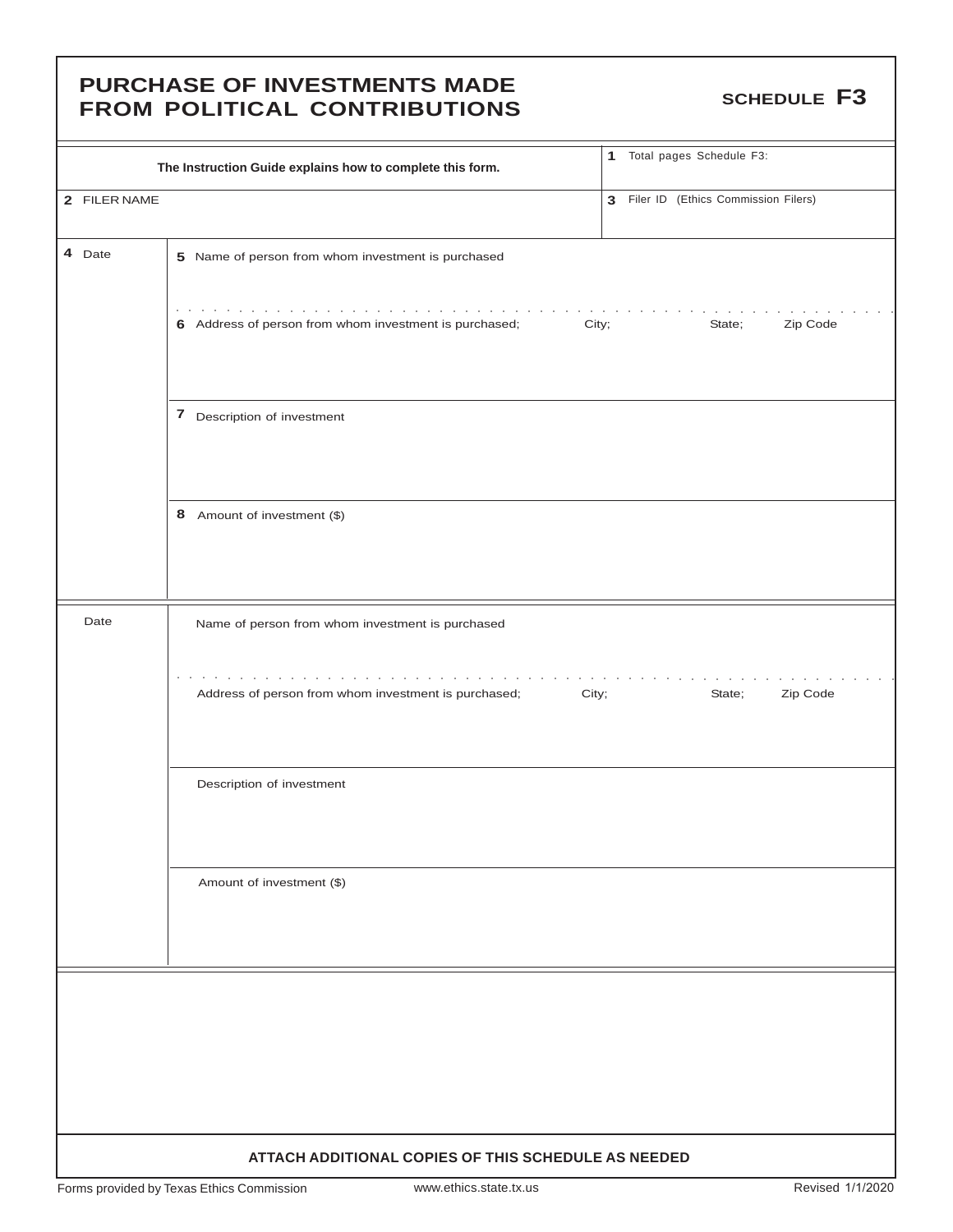|                                                                                                                                                                | <b>EXPENDITURES MADE BY CREDIT CARD</b>                                                                         |                                                                                                                                                                                                            | <b>SCHEDULE F4</b>                                                                                                                                                                        |  |  |  |  |  |
|----------------------------------------------------------------------------------------------------------------------------------------------------------------|-----------------------------------------------------------------------------------------------------------------|------------------------------------------------------------------------------------------------------------------------------------------------------------------------------------------------------------|-------------------------------------------------------------------------------------------------------------------------------------------------------------------------------------------|--|--|--|--|--|
|                                                                                                                                                                |                                                                                                                 | <b>EXPENDITURE CATEGORIES FOR BOX 10(a)</b>                                                                                                                                                                |                                                                                                                                                                                           |  |  |  |  |  |
| <b>Advertising Expense</b><br>Accounting/Banking<br><b>Consulting Expense</b><br>Contributions/Donations Made By<br>Candidate/Officeholder/Political Committee | <b>Event Expense</b><br>Fees<br>Food/Beverage Expense<br>Gift/Awards/Memorials Expense<br><b>Legal Services</b> | Loan Repayment/Reimbursement<br>Office Overhead/Rental Expense<br>Polling Expense<br><b>Printing Expense</b><br>Salaries/Wages/Contract Labor<br>The Instruction Guide explains how to complete this form. | Solicitation/Fundraising Expense<br>Transportation Equipment & Related Expense<br><b>Travel In District</b><br><b>Travel Out Of District</b><br>Other (enter a category not listed above) |  |  |  |  |  |
| 1 Total pages Schedule F4:                                                                                                                                     | 2 FILER NAME                                                                                                    |                                                                                                                                                                                                            | 3 Filer ID (Ethics Commission Filers)                                                                                                                                                     |  |  |  |  |  |
|                                                                                                                                                                | 4 TOTAL OF UNITEMIZED EXPENDITURES CHARGED TO A CREDIT CARD<br>\$                                               |                                                                                                                                                                                                            |                                                                                                                                                                                           |  |  |  |  |  |
| 5 Date                                                                                                                                                         | 6 Payee name                                                                                                    |                                                                                                                                                                                                            |                                                                                                                                                                                           |  |  |  |  |  |
| 7 Amount $($)$                                                                                                                                                 | 8 Payee address;                                                                                                | City;                                                                                                                                                                                                      | Zip Code<br>State;                                                                                                                                                                        |  |  |  |  |  |
| 9<br><b>TYPE OF</b><br><b>EXPENDITURE</b>                                                                                                                      | Political                                                                                                       | Non-Political                                                                                                                                                                                              |                                                                                                                                                                                           |  |  |  |  |  |
| 10<br><b>PURPOSE</b><br>OF<br><b>EXPENDITURE</b>                                                                                                               | (a) Category (See Categories listed at the top of this schedule)                                                | (b) Description                                                                                                                                                                                            |                                                                                                                                                                                           |  |  |  |  |  |
|                                                                                                                                                                | (c)<br>Check if travel outside of Texas. Complete Schedule T.                                                   |                                                                                                                                                                                                            | Check if Austin, TX, officeholder living expense                                                                                                                                          |  |  |  |  |  |
| 11<br>Complete <b>ONLY</b> if direct<br>expenditure to benefit C/OH                                                                                            | Candidate / Officeholder name                                                                                   | Office sought                                                                                                                                                                                              | Office held                                                                                                                                                                               |  |  |  |  |  |
| Date                                                                                                                                                           | Payee name                                                                                                      |                                                                                                                                                                                                            |                                                                                                                                                                                           |  |  |  |  |  |
| Amount (\$)                                                                                                                                                    | Payee address;                                                                                                  | City;                                                                                                                                                                                                      | State;<br>Zip Code                                                                                                                                                                        |  |  |  |  |  |
| <b>TYPE OF</b><br><b>EXPENDITURE</b>                                                                                                                           | Political                                                                                                       | Non-Political                                                                                                                                                                                              |                                                                                                                                                                                           |  |  |  |  |  |
| <b>PURPOSE</b><br>OF<br><b>EXPENDITURE</b>                                                                                                                     | Category (See Categories listed at the top of this schedule)                                                    | Description                                                                                                                                                                                                |                                                                                                                                                                                           |  |  |  |  |  |
|                                                                                                                                                                | Check if travel outside of Texas. Complete Schedule T.                                                          |                                                                                                                                                                                                            | Check if Austin, TX, officeholder living expense                                                                                                                                          |  |  |  |  |  |
| Complete <b>ONLY</b> if direct<br>expenditure to benefit C/OH                                                                                                  | Candidate / Officeholder name                                                                                   | Office sought                                                                                                                                                                                              | Office held                                                                                                                                                                               |  |  |  |  |  |
|                                                                                                                                                                |                                                                                                                 |                                                                                                                                                                                                            |                                                                                                                                                                                           |  |  |  |  |  |
|                                                                                                                                                                | ATTACH ADDITIONAL COPIES OF THIS SCHEDULE AS NEEDED                                                             |                                                                                                                                                                                                            |                                                                                                                                                                                           |  |  |  |  |  |

г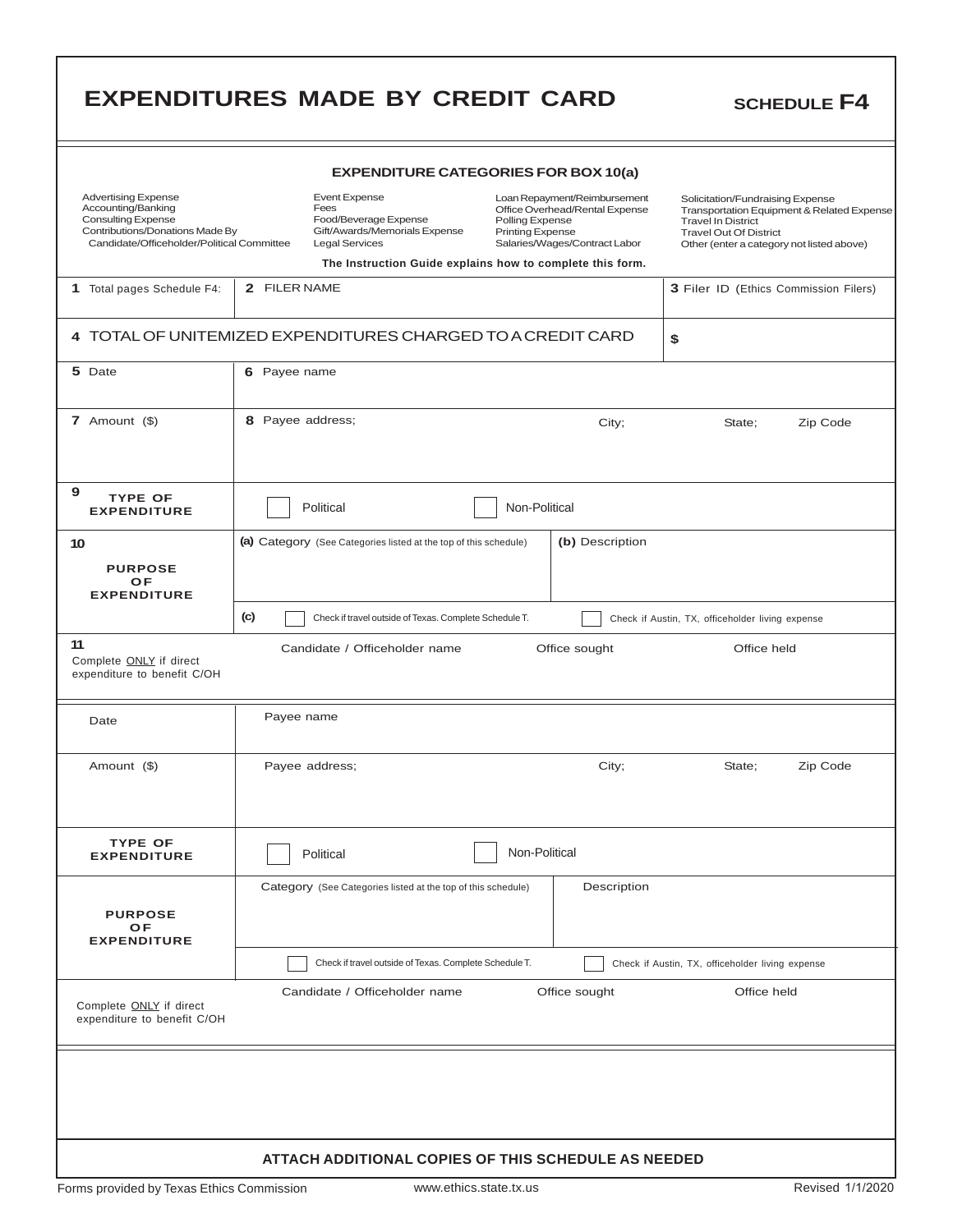### **POLITICAL EXPENDITURES MADE FROM PERSONAL FUNDS** SCHEDULE G

| <b>EXPENDITURE CATEGORIES FOR BOX 8(a)</b>                                                                                                                                            |                         |                                                                                                                 |                                                                                                                                                                                                            |               |                                                                                                                                                                                           |                                                  |        |          |                                       |
|---------------------------------------------------------------------------------------------------------------------------------------------------------------------------------------|-------------------------|-----------------------------------------------------------------------------------------------------------------|------------------------------------------------------------------------------------------------------------------------------------------------------------------------------------------------------------|---------------|-------------------------------------------------------------------------------------------------------------------------------------------------------------------------------------------|--------------------------------------------------|--------|----------|---------------------------------------|
| <b>Advertising Expense</b><br>Accounting/Banking<br><b>Consulting Expense</b><br>Contributions/Donations Made By<br>Candidate/Officeholder/Political Committee<br>Credit Card Payment |                         | <b>Event Expense</b><br>Fees<br>Food/Beverage Expense<br>Gift/Awards/Memorials Expense<br><b>Legal Services</b> | Loan Repayment/Reimbursement<br>Office Overhead/Rental Expense<br>Polling Expense<br><b>Printing Expense</b><br>Salaries/Wages/Contract Labor<br>The Instruction Guide explains how to complete this form. |               | Solicitation/Fundraising Expense<br>Transportation Equipment & Related Expense<br><b>Travel In District</b><br><b>Travel Out Of District</b><br>Other (enter a category not listed above) |                                                  |        |          |                                       |
|                                                                                                                                                                                       |                         |                                                                                                                 |                                                                                                                                                                                                            |               |                                                                                                                                                                                           |                                                  |        |          |                                       |
| 1 Total pages Schedule G:                                                                                                                                                             | 2 FILER NAME            |                                                                                                                 |                                                                                                                                                                                                            |               |                                                                                                                                                                                           |                                                  |        |          | 3 Filer ID (Ethics Commission Filers) |
| 4 Date                                                                                                                                                                                | 5 Payee name            |                                                                                                                 |                                                                                                                                                                                                            |               |                                                                                                                                                                                           |                                                  |        |          |                                       |
| 6 Amount $(\$)$<br>Reimbursement from                                                                                                                                                 |                         | 7 Payee address;                                                                                                |                                                                                                                                                                                                            |               |                                                                                                                                                                                           | City;                                            |        | State;   | Zip Code                              |
| political contributions<br>intended                                                                                                                                                   |                         |                                                                                                                 |                                                                                                                                                                                                            |               |                                                                                                                                                                                           |                                                  |        |          |                                       |
| 8<br><b>PURPOSE</b><br><b>OF</b><br><b>EXPENDITURE</b>                                                                                                                                |                         | (a) Category (See Categories listed at the top of this schedule)                                                |                                                                                                                                                                                                            |               |                                                                                                                                                                                           | (b) Description                                  |        |          |                                       |
|                                                                                                                                                                                       | (c)                     | Check if travel outside of Texas. Complete Schedule T.                                                          |                                                                                                                                                                                                            |               |                                                                                                                                                                                           | Check if Austin, TX, officeholder living expense |        |          |                                       |
| 9<br>Complete ONLY if direct<br>expenditure to benefit C/OH                                                                                                                           |                         | Candidate / Officeholder name                                                                                   |                                                                                                                                                                                                            | Office sought |                                                                                                                                                                                           |                                                  |        |          | Office held                           |
| Date                                                                                                                                                                                  |                         | Payee name                                                                                                      |                                                                                                                                                                                                            |               |                                                                                                                                                                                           |                                                  |        |          |                                       |
| Amount (\$)                                                                                                                                                                           |                         | Payee address;                                                                                                  |                                                                                                                                                                                                            |               |                                                                                                                                                                                           | City;                                            |        | State;   | Zip Code                              |
| Reimbursement from<br>political contributions<br>intended                                                                                                                             |                         |                                                                                                                 |                                                                                                                                                                                                            |               |                                                                                                                                                                                           |                                                  |        |          |                                       |
| <b>PURPOSE</b><br>OF<br><b>EXPENDITURE</b>                                                                                                                                            |                         | Category (See Categories listed at the top of this schedule)                                                    |                                                                                                                                                                                                            |               |                                                                                                                                                                                           | Description                                      |        |          |                                       |
|                                                                                                                                                                                       |                         | Check if travel outside of Texas. Complete Schedule T.                                                          |                                                                                                                                                                                                            |               |                                                                                                                                                                                           | Check if Austin, TX, officeholder living expense |        |          |                                       |
| Complete <b>ONLY</b> if direct<br>expenditure to benefit C/OH                                                                                                                         |                         | Candidate / Officeholder name                                                                                   |                                                                                                                                                                                                            |               |                                                                                                                                                                                           | Office sought                                    |        |          | Office held                           |
| Date                                                                                                                                                                                  |                         | Payee name                                                                                                      |                                                                                                                                                                                                            |               |                                                                                                                                                                                           |                                                  |        |          |                                       |
| Amount (\$)                                                                                                                                                                           | Payee address;<br>City; |                                                                                                                 |                                                                                                                                                                                                            |               |                                                                                                                                                                                           |                                                  | State; | Zip Code |                                       |
| Reimbursement from<br>political contributions<br>intended                                                                                                                             |                         |                                                                                                                 |                                                                                                                                                                                                            |               |                                                                                                                                                                                           |                                                  |        |          |                                       |
| <b>PURPOSE</b><br>OF<br><b>EXPENDITURE</b>                                                                                                                                            |                         | Category (See Categories listed at the top of this schedule)                                                    |                                                                                                                                                                                                            |               |                                                                                                                                                                                           | Description                                      |        |          |                                       |
|                                                                                                                                                                                       |                         | Check if travel outside of Texas. Complete Schedule T.                                                          |                                                                                                                                                                                                            |               |                                                                                                                                                                                           | Check if Austin, TX, officeholder living expense |        |          |                                       |
| Complete ONLY if direct<br>expenditure to benefit C/OH                                                                                                                                |                         | Candidate / Officeholder name                                                                                   |                                                                                                                                                                                                            |               |                                                                                                                                                                                           | Office sought                                    |        |          | Office held                           |
|                                                                                                                                                                                       |                         | ATTACH ADDITIONAL COPIES OF THIS SCHEDULE AS NEEDED                                                             |                                                                                                                                                                                                            |               |                                                                                                                                                                                           |                                                  |        |          |                                       |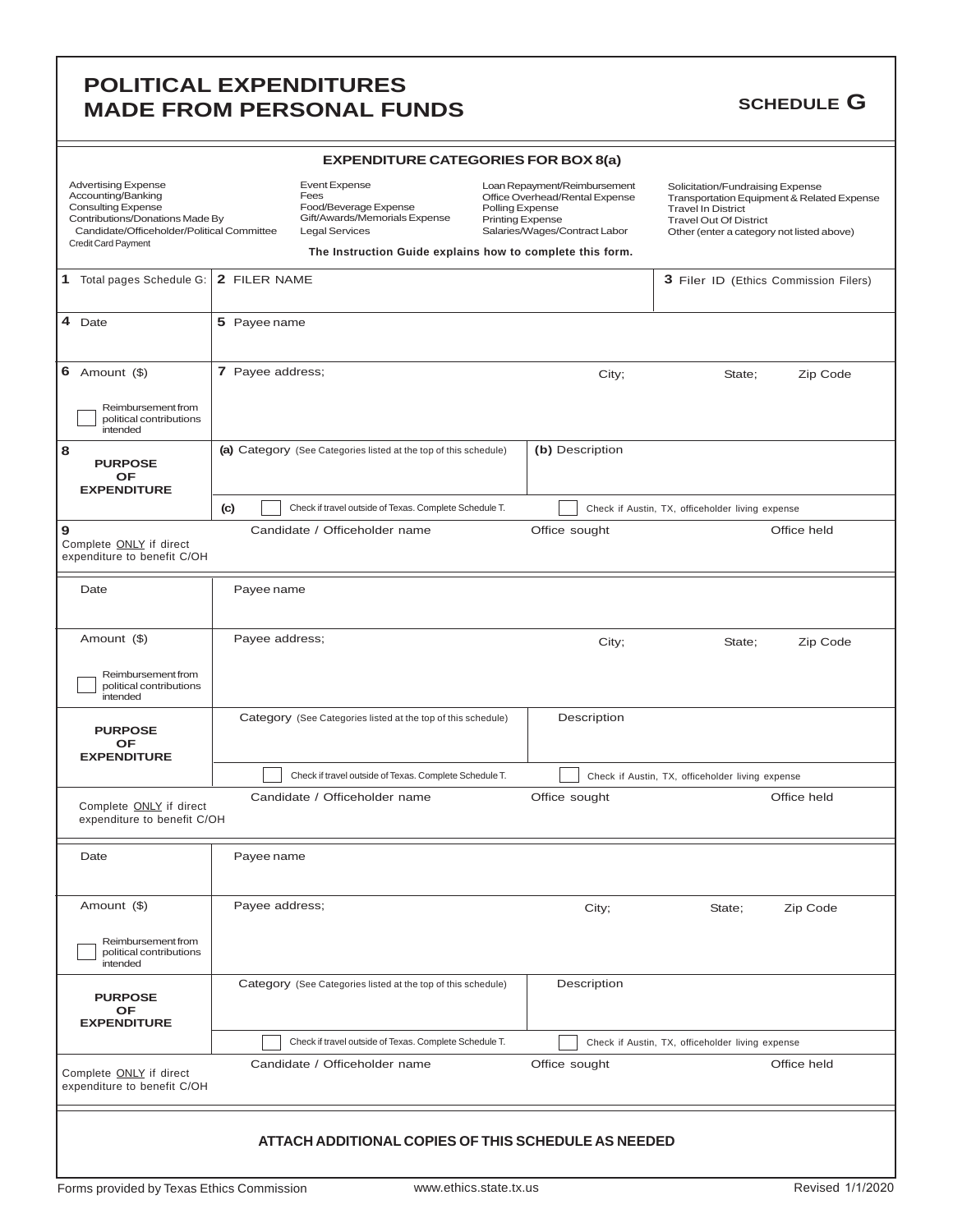|                                                                                                                                                                                       |                                   | <b>CONTRIBUTIONS TO A BUSINESS OF C/OH</b>                                                                                                                                   |                                            |                                                                                                 |                                                                                                                                             | <b>SCHEDULE H</b>                          |
|---------------------------------------------------------------------------------------------------------------------------------------------------------------------------------------|-----------------------------------|------------------------------------------------------------------------------------------------------------------------------------------------------------------------------|--------------------------------------------|-------------------------------------------------------------------------------------------------|---------------------------------------------------------------------------------------------------------------------------------------------|--------------------------------------------|
|                                                                                                                                                                                       |                                   | <b>EXPENDITURE CATEGORIES FOR BOX 8(a)</b>                                                                                                                                   |                                            |                                                                                                 |                                                                                                                                             |                                            |
| <b>Advertising Expense</b><br>Accounting/Banking<br><b>Consulting Expense</b><br>Contributions/Donations Made By<br>Candidate/Officeholder/Political Committee<br>Credit Card Payment |                                   | <b>Event Expense</b><br>Fees<br>Food/Beverage Expense<br>Gift/Awards/Memorials Expense<br><b>Legal Services</b><br>The Instruction Guide explains how to complete this form. | Polling Expense<br><b>Printing Expense</b> | Loan Repayment/Reimbursement<br>Office Overhead/Rental Expense<br>Salaries/Wages/Contract Labor | Solicitation/Fundraising Expense<br><b>Travel In District</b><br><b>Travel Out Of District</b><br>Other (enter a category not listed above) | Transportation Equipment & Related Expense |
| 1 Total pages Schedule H:                                                                                                                                                             | 2 FILER NAME                      |                                                                                                                                                                              |                                            |                                                                                                 | 3 Filer ID                                                                                                                                  | (Ethics Commission Filers)                 |
| 4 Date                                                                                                                                                                                | 5<br><b>Business name</b>         |                                                                                                                                                                              |                                            |                                                                                                 |                                                                                                                                             |                                            |
| 6 Amount $($ \$)                                                                                                                                                                      | $\mathbf{7}$<br>Business address; |                                                                                                                                                                              |                                            | City;                                                                                           | State;                                                                                                                                      | Zip Code                                   |
| 8<br><b>PURPOSE</b><br><b>OF</b><br><b>EXPENDITURE</b>                                                                                                                                |                                   | (a) Category (See Categories listed at the top of this schedule)                                                                                                             |                                            | (b) Description                                                                                 |                                                                                                                                             |                                            |
|                                                                                                                                                                                       | (c)                               | Check if travel outside of Texas. Complete Schedule T.                                                                                                                       |                                            |                                                                                                 | Check if Austin, TX, officeholder living expense                                                                                            |                                            |
| 9 Complete ONLY if direct<br>expenditure to benefit C/OH                                                                                                                              |                                   | Candidate / Officeholder name                                                                                                                                                |                                            | Office sought                                                                                   |                                                                                                                                             | Office held                                |
| Date                                                                                                                                                                                  | <b>Business name</b>              |                                                                                                                                                                              |                                            |                                                                                                 |                                                                                                                                             |                                            |
| Amount (\$)                                                                                                                                                                           | Business address;                 |                                                                                                                                                                              |                                            | City;                                                                                           | State;                                                                                                                                      | Zip Code                                   |
| <b>PURPOSE</b><br>ОF<br><b>EXPENDITURE</b>                                                                                                                                            |                                   | Category (See Categories listed at the top of this schedule)                                                                                                                 |                                            | Description                                                                                     |                                                                                                                                             |                                            |
|                                                                                                                                                                                       |                                   | Check if travel outside of Texas. Complete Schedule T.                                                                                                                       |                                            |                                                                                                 | Check if Austin, TX, officeholder living expense                                                                                            |                                            |
| Complete <b>ONLY</b> if direct<br>expenditure to benefit C/OH                                                                                                                         |                                   | Candidate / Officeholder name                                                                                                                                                |                                            | Office sought                                                                                   |                                                                                                                                             | Office held                                |
| Date                                                                                                                                                                                  | <b>Business name</b>              |                                                                                                                                                                              |                                            |                                                                                                 |                                                                                                                                             |                                            |
| Amount (\$)                                                                                                                                                                           | Business address;                 |                                                                                                                                                                              |                                            | City;                                                                                           | State;                                                                                                                                      | Zip Code                                   |
| <b>PURPOSE</b><br><b>OF</b><br><b>EXPENDITURE</b>                                                                                                                                     |                                   | Category (See Categories listed at the top of this schedule)                                                                                                                 |                                            | Description                                                                                     |                                                                                                                                             |                                            |
|                                                                                                                                                                                       |                                   | Check if travel outside of Texas. Complete Schedule T.                                                                                                                       |                                            |                                                                                                 | Check if Austin, TX, officeholder living expense                                                                                            |                                            |
| Complete <b>ONLY</b> if direct<br>expenditure to benefit C/OH                                                                                                                         |                                   | Candidate / Officeholder name                                                                                                                                                |                                            | Office sought                                                                                   |                                                                                                                                             | Office held                                |
|                                                                                                                                                                                       |                                   | ATTACH ADDITIONAL COPIES OF THIS SCHEDULE AS NEEDED                                                                                                                          |                                            |                                                                                                 |                                                                                                                                             |                                            |

**PAYMENT MADE FROM POLITICAL**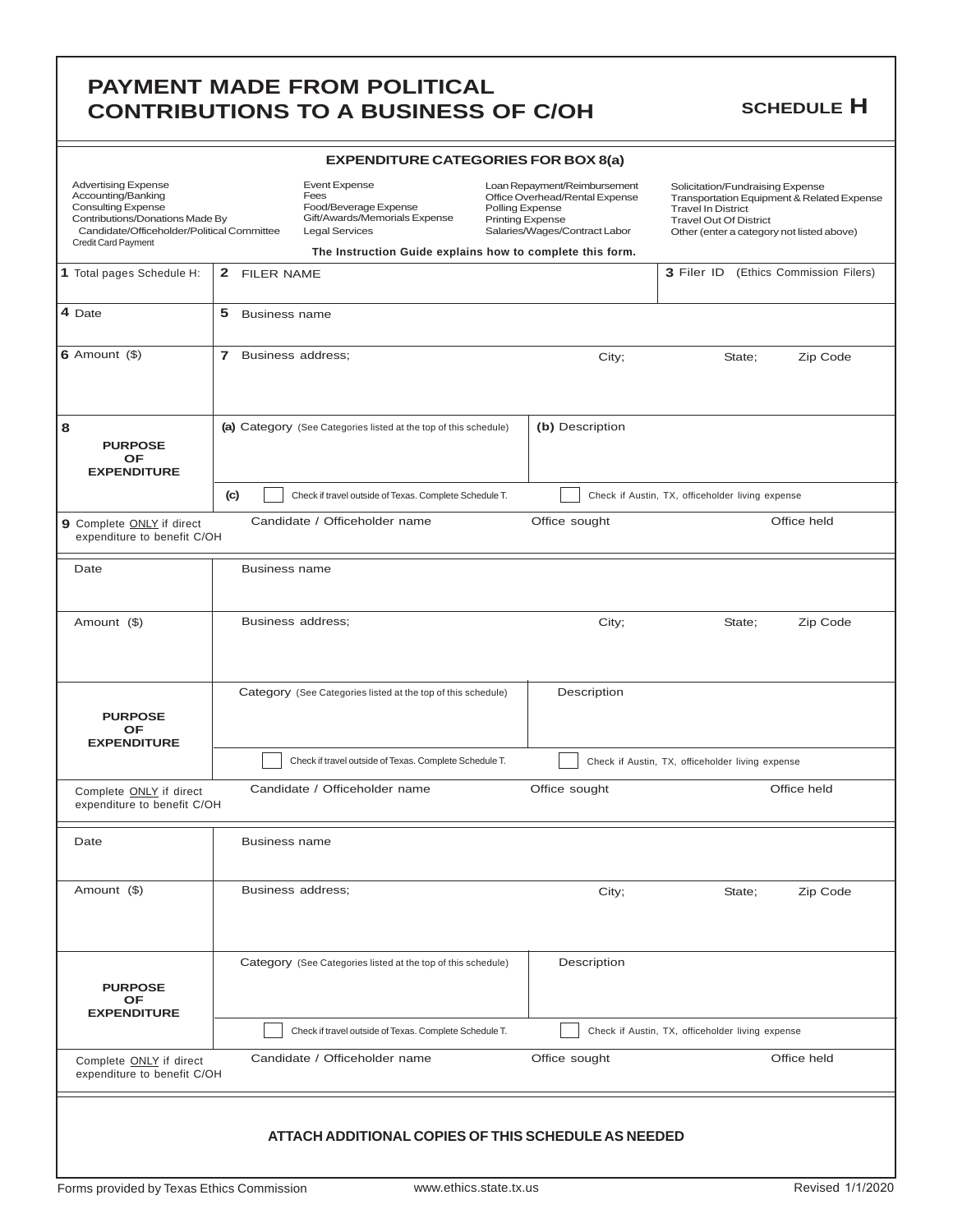### **NON-POLITICAL EXPENDITURES MADE FROM POLITICAL CONTRIBUTIONS SCHEDULE I**

| The Instruction Guide explains how to complete this form. |                                                                           |                                                                               |  |              |                                       |  |
|-----------------------------------------------------------|---------------------------------------------------------------------------|-------------------------------------------------------------------------------|--|--------------|---------------------------------------|--|
| 1 Total pages Schedule I:                                 | 2 FILER NAME                                                              |                                                                               |  |              | 3 Filer ID (Ethics Commission Filers) |  |
| 4 Date                                                    | 5 Payee name                                                              |                                                                               |  |              |                                       |  |
| $6$ Amount $($)$                                          | 7 Payee address;                                                          | City                                                                          |  | <b>State</b> | Zip Code                              |  |
| 8<br><b>PURPOSE</b><br>OF<br><b>EXPENDITURE</b>           | (a) Category (See instructions for examples of acceptable<br>categories.) | (b) Description (See instructions regarding type of information<br>required.) |  |              |                                       |  |
| Date                                                      | Payee name                                                                |                                                                               |  |              |                                       |  |
| Amount (\$)                                               | Payee address;                                                            | City                                                                          |  | <b>State</b> | Zip Code                              |  |
| <b>PURPOSE</b><br><b>OF</b><br><b>EXPENDITURE</b>         | Category (See instructions for examples of acceptable<br>categories.)     | Description (See instructions regarding type of information<br>required.)     |  |              |                                       |  |
| Date                                                      | Payee name                                                                |                                                                               |  |              |                                       |  |
| Amount (\$)                                               | Payee address;                                                            | City                                                                          |  | <b>State</b> | Zip Code                              |  |
| <b>PURPOSE</b><br>OF<br><b>EXPENDITURE</b>                | Category (See instructions for examples of acceptable<br>categories.)     | Description (See instructions regarding type of information<br>required.)     |  |              |                                       |  |
| Date                                                      | Payee name                                                                |                                                                               |  |              |                                       |  |
| Amount (\$)                                               | Payee address;                                                            | City                                                                          |  | <b>State</b> | Zip Code                              |  |
| <b>PURPOSE</b><br>OF<br><b>EXPENDITURE</b>                | Category (See instructions for examples of acceptable<br>categories.)     | Description (See instructions regarding type of information<br>required.)     |  |              |                                       |  |
| ATTACH ADDITIONAL COPIES OF THIS SCHEDULE AS NEEDED       |                                                                           |                                                                               |  |              |                                       |  |

L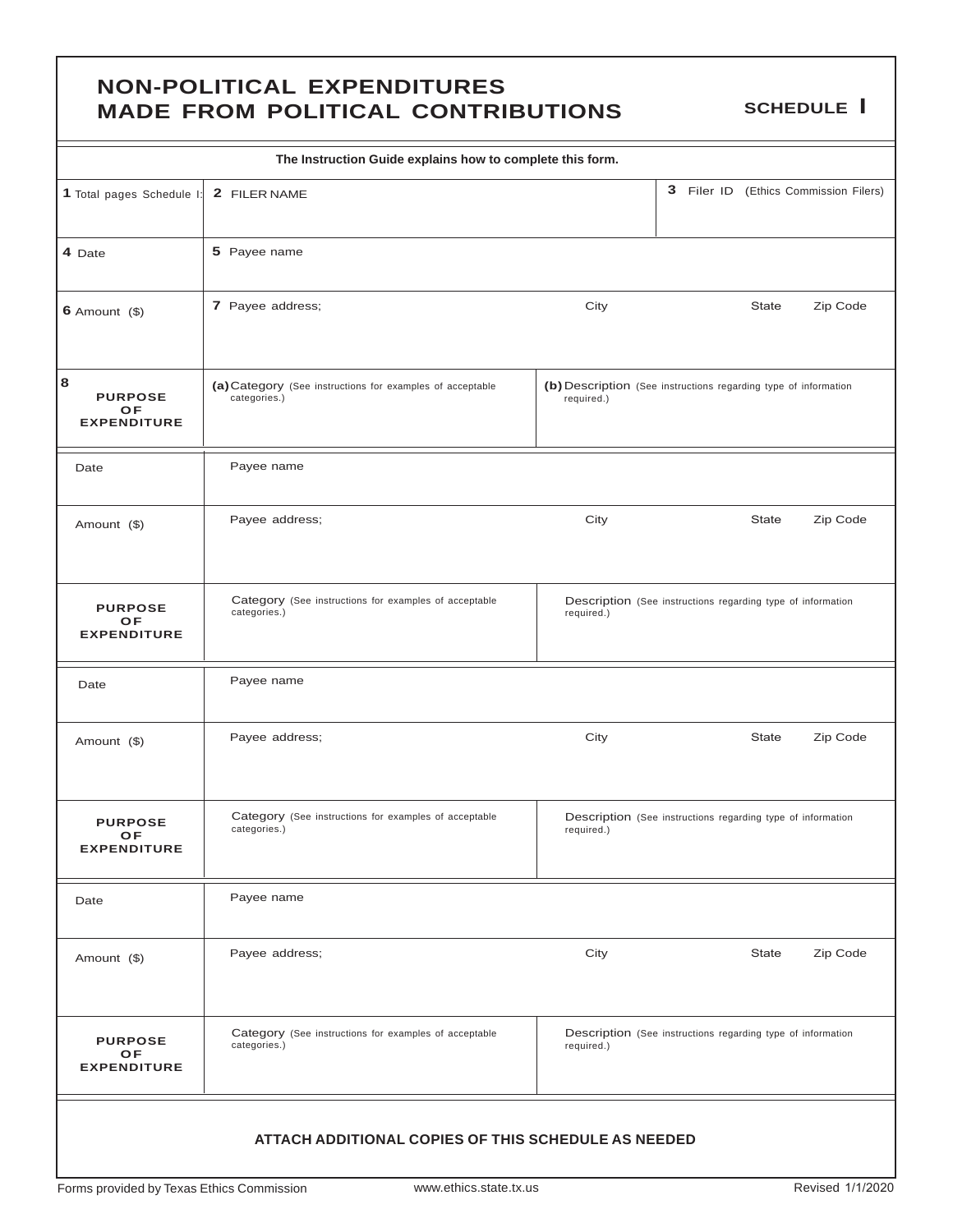### **INTEREST, CREDITS, GAINS, REFUNDS, AND CONTRIBUTIONS RETURNED TO FILER** SCHEDULE **K**

|              | The Instruction Guide explains how to complete this form.                                                            | 1 Total pages Schedule K:                         |                  |  |  |  |
|--------------|----------------------------------------------------------------------------------------------------------------------|---------------------------------------------------|------------------|--|--|--|
| 2 FILER NAME |                                                                                                                      | 3 Filer ID (Ethics Commission Filers)             |                  |  |  |  |
| 4 Date       | 5 Name of person from whom amount is received                                                                        |                                                   | 8<br>Amount (\$) |  |  |  |
|              | and the second contract of the second<br>6 Address of person from whom amount is received;<br>City;<br>State;        | Zip Code                                          |                  |  |  |  |
|              | 7 Purpose for which amount is received                                                                               | Check if political contribution returned to filer |                  |  |  |  |
| Date         | Name of person from whom amount is received                                                                          |                                                   | Amount (\$)      |  |  |  |
|              | the contract of the contract of the contract of the<br>Address of person from whom amount is received;<br>City;      | State; Zip Code                                   |                  |  |  |  |
|              | Purpose for which amount is received                                                                                 | Check if political contribution returned to filer |                  |  |  |  |
| Date         | Name of person from whom amount is received                                                                          |                                                   | Amount (\$)      |  |  |  |
|              | the contract of the contract of the con-<br>Address of person from whom amount is received;<br>City;<br>State;       | Zip Code                                          |                  |  |  |  |
|              | Purpose for which amount is received                                                                                 | Check if political contribution returned to filer |                  |  |  |  |
| Date         | Name of person from whom amount is received                                                                          |                                                   | Amount (\$)      |  |  |  |
|              | the second contract of the contract of the second second<br>Address of person from whom amount is received;<br>City; | State; Zip Code                                   |                  |  |  |  |
|              | Purpose for which amount is received                                                                                 | Check if political contribution returned to filer |                  |  |  |  |
|              | ATTACH ADDITIONAL COPIES OF THIS SCHEDULE AS NEEDED                                                                  |                                                   |                  |  |  |  |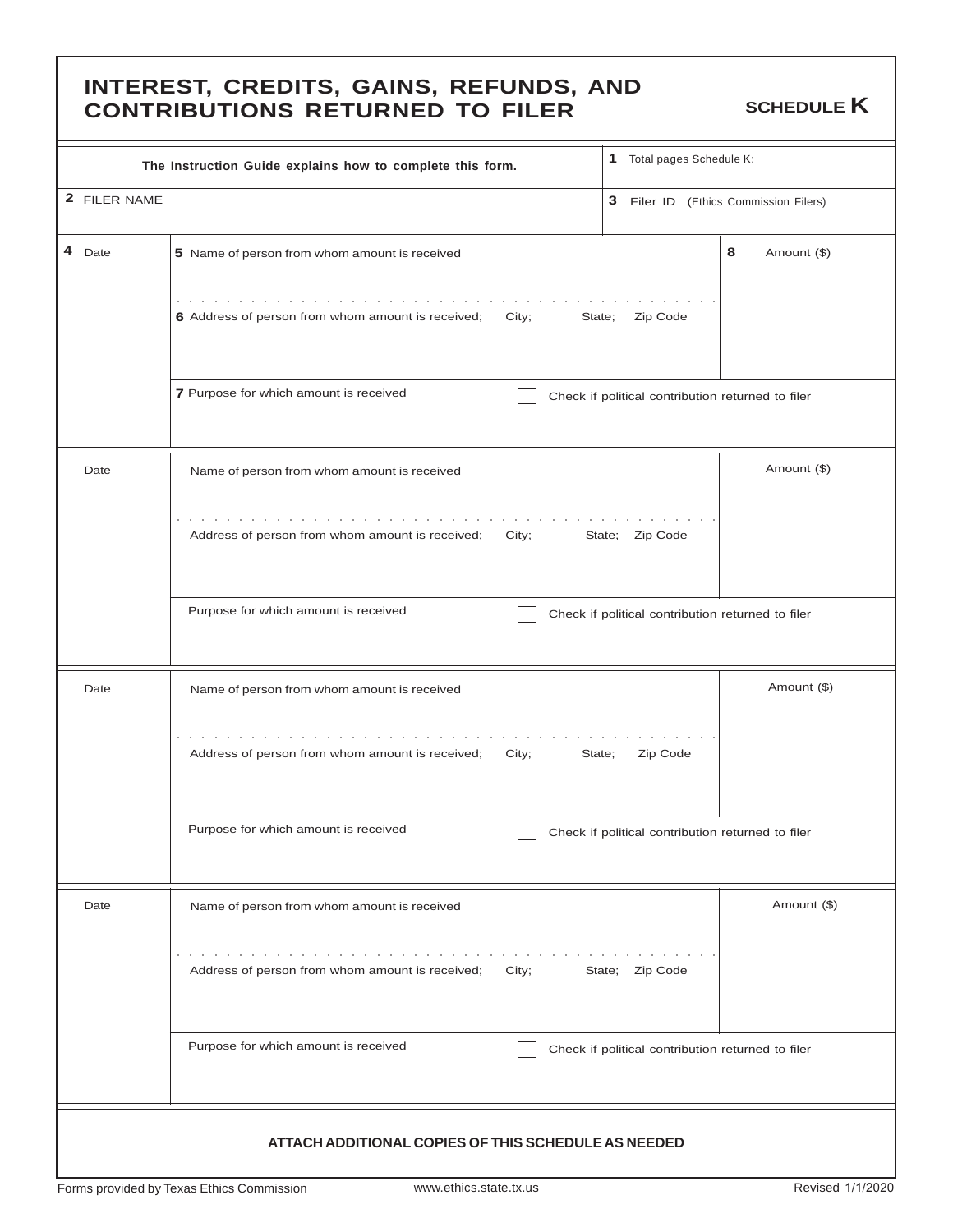# IN-KIND CONTRIBUTIONS OR POLITICAL EXPENDITURES schedule **T**<br>FOR TRAVEL OUTSIDE OF TEXAS

|                                                                                        |                                                                                            |            | The Instruction Guide explains how to complete this form. |             | 1 Total pages Schedule T:                                                    |  |  |
|----------------------------------------------------------------------------------------|--------------------------------------------------------------------------------------------|------------|-----------------------------------------------------------|-------------|------------------------------------------------------------------------------|--|--|
| 2 FILER NAME                                                                           | 3 Filer ID (Ethics Commission Filers)                                                      |            |                                                           |             |                                                                              |  |  |
|                                                                                        | 4 Name of Contributor / Corporation or Labor Organization / Pledgor / Payee                |            |                                                           |             |                                                                              |  |  |
| 5 Contribution / Expenditure reported on:                                              |                                                                                            |            |                                                           |             |                                                                              |  |  |
| Schedule A2                                                                            |                                                                                            | Schedule B | Schedule B(J)                                             | Schedule C2 | Schedule D                                                                   |  |  |
| Schedule F2                                                                            | Schedule F1<br>Schedule F4<br>Schedule G<br>Schedule H<br>Schedule COH-UC<br>Schedule B-SS |            |                                                           |             |                                                                              |  |  |
| 6<br>Dates of travel                                                                   | 7 Name of person(s) traveling                                                              |            |                                                           |             |                                                                              |  |  |
|                                                                                        |                                                                                            |            | 8 Departure city or name of departure location            |             |                                                                              |  |  |
|                                                                                        |                                                                                            |            | 9 Destination city or name of destination location        |             |                                                                              |  |  |
| 10 Means of transportation                                                             |                                                                                            |            |                                                           |             | 11 Purpose of travel (including name of conference, seminar, or other event) |  |  |
| Name of Contributor / Corporation or Labor Organization / Pledgor / Payee              |                                                                                            |            |                                                           |             |                                                                              |  |  |
| Contribution / Expenditure reported on:                                                |                                                                                            |            |                                                           |             |                                                                              |  |  |
| Schedule A2                                                                            |                                                                                            | Schedule B | Schedule B(J)                                             | Schedule C2 | Schedule D<br>Schedule F1                                                    |  |  |
| Schedule F2                                                                            | Schedule G<br>Schedule F4<br>Schedule H<br>Schedule COH-UC<br>Schedule B-SS                |            |                                                           |             |                                                                              |  |  |
| Dates of travel                                                                        | Name of person(s) traveling                                                                |            |                                                           |             |                                                                              |  |  |
|                                                                                        | Departure city or name of departure location                                               |            |                                                           |             |                                                                              |  |  |
|                                                                                        | Destination city or name of destination location                                           |            |                                                           |             |                                                                              |  |  |
| Means of transportation                                                                | Purpose of travel (including name of conference, seminar, or other event)                  |            |                                                           |             |                                                                              |  |  |
| Name of Contributor / Corporation or Labor Organization / Pledgor / Payee              |                                                                                            |            |                                                           |             |                                                                              |  |  |
| Contribution / Expenditure reported on:                                                |                                                                                            |            |                                                           |             |                                                                              |  |  |
| Schedule B<br>Schedule B(J)<br>Schedule C2<br>Schedule A2<br>Schedule D<br>Schedule F1 |                                                                                            |            |                                                           |             |                                                                              |  |  |
| Schedule F2                                                                            | Schedule G<br>Schedule F4<br>Schedule H<br>Schedule COH-UC<br>Schedule B-SS                |            |                                                           |             |                                                                              |  |  |
| Dates of travel                                                                        | Name of person(s) traveling                                                                |            |                                                           |             |                                                                              |  |  |
|                                                                                        | Departure city or name of departure location                                               |            |                                                           |             |                                                                              |  |  |
|                                                                                        | Destination city or name of destination location                                           |            |                                                           |             |                                                                              |  |  |
| Means of transportation                                                                |                                                                                            |            |                                                           |             | Purpose of travel (including name of conference, seminar, or other event)    |  |  |
| ATTACH ADDITIONAL COPIES OF THIS SCHEDULE AS NEEDED                                    |                                                                                            |            |                                                           |             |                                                                              |  |  |

Forms provided by Texas Ethics Commission www.ethics.state.tx.us example and the series of 1/1/2020